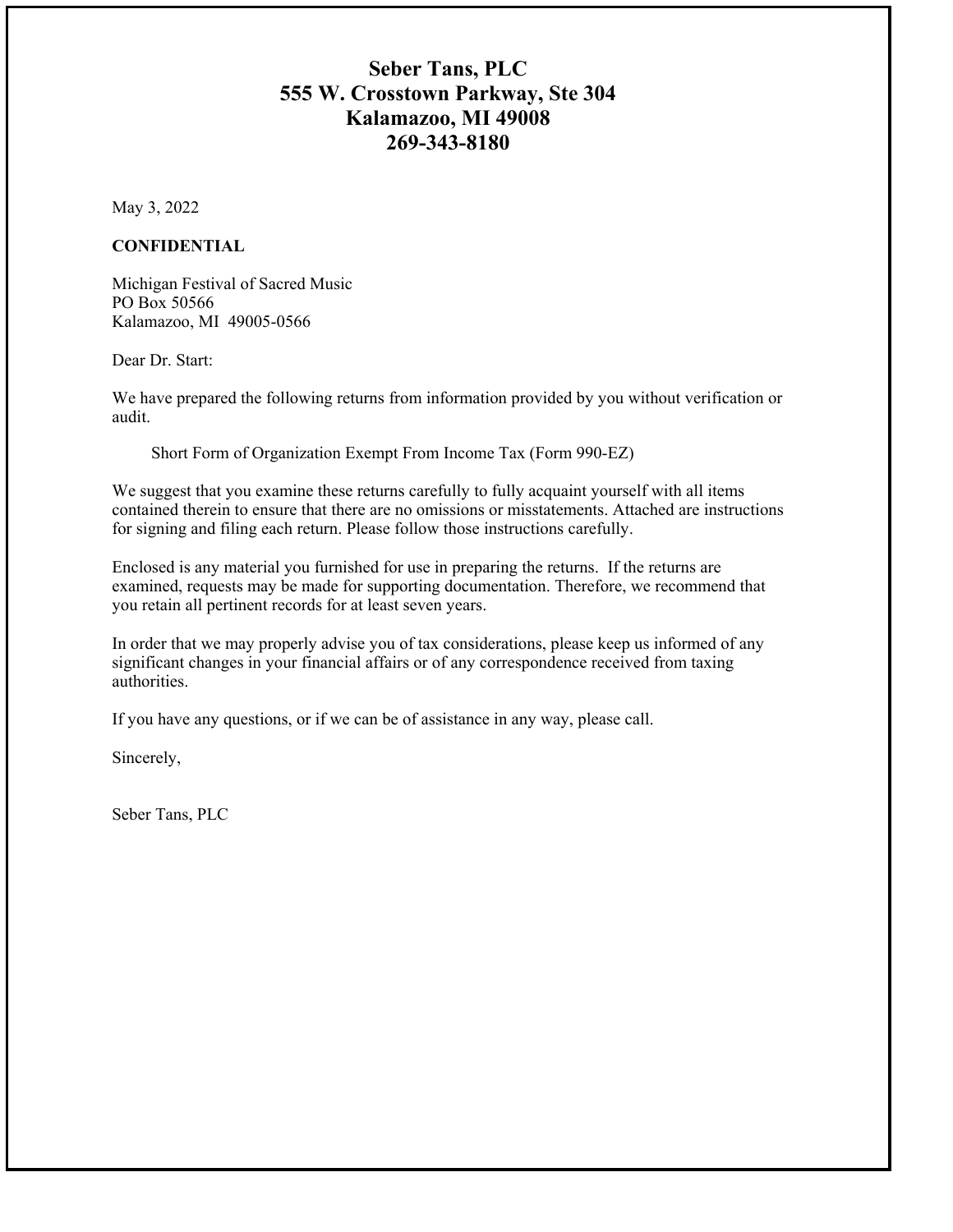## **Filing Instructions**

## **Michigan Festival of Sacred Music**

## **Short Form Exempt Organization Tax Return**

## **Taxable Year Ended December 31, 2021**

**Date Due:** May 16, 2022

- **Remittance:** None is required. Your Form 990-EZ for the tax year ended 12/31/21 shows no balance due.
- **Signature:** You are using a Personal Identification Number (PIN) for signing your return electronically. Form 8879-TE, IRS *e-file* Signature Authorization for an Exempt Organization should be signed and dated by an authorized officer of the organization and returned to:

Seber Tans, PLC 555 W. Crosstown Parkway, Ste 304 Kalamazoo, MI 49008

*Important:* **Your return will not be filed with the IRS until the signed Form 8879-TE has been received by this office.**

**Other:** Your return is being filed electronically with the IRS and is not required to be mailed. If you Mail a paper copy of your return to the IRS it will delay the processing of your return.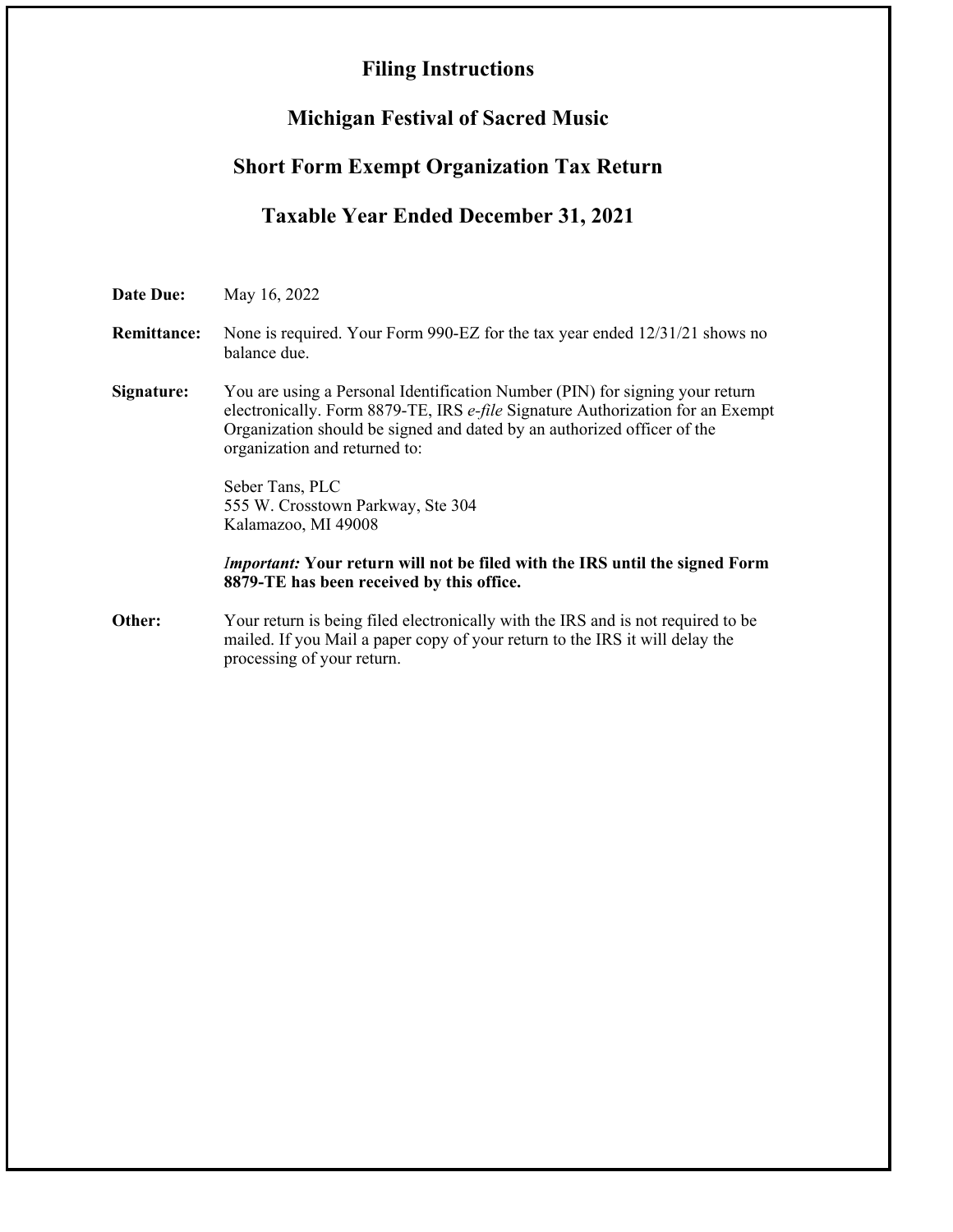| Form 8879-TE                                                                                                                                 |                                         | IRS e-file Signature Authorization<br>for a Tax Exempt Entity                                                                                                                                                                                                                                                                                                                                                                                                                                                                                                                                                                                                                                                                                                                                                                                                                                                                                                                                                                                                                                                                                                                                                                                                                                                                                                                                                                                                                                                                            |                        |                                                            | OMB No. 1545-0047   |
|----------------------------------------------------------------------------------------------------------------------------------------------|-----------------------------------------|------------------------------------------------------------------------------------------------------------------------------------------------------------------------------------------------------------------------------------------------------------------------------------------------------------------------------------------------------------------------------------------------------------------------------------------------------------------------------------------------------------------------------------------------------------------------------------------------------------------------------------------------------------------------------------------------------------------------------------------------------------------------------------------------------------------------------------------------------------------------------------------------------------------------------------------------------------------------------------------------------------------------------------------------------------------------------------------------------------------------------------------------------------------------------------------------------------------------------------------------------------------------------------------------------------------------------------------------------------------------------------------------------------------------------------------------------------------------------------------------------------------------------------------|------------------------|------------------------------------------------------------|---------------------|
| Department of the Treasury<br>Internal Revenue Service                                                                                       |                                         | Do not send to the IRS. Keep for your records.<br>Go to www.irs.gov/Form8879TE for the latest information.                                                                                                                                                                                                                                                                                                                                                                                                                                                                                                                                                                                                                                                                                                                                                                                                                                                                                                                                                                                                                                                                                                                                                                                                                                                                                                                                                                                                                               |                        |                                                            | 2021                |
| Name of filer                                                                                                                                |                                         |                                                                                                                                                                                                                                                                                                                                                                                                                                                                                                                                                                                                                                                                                                                                                                                                                                                                                                                                                                                                                                                                                                                                                                                                                                                                                                                                                                                                                                                                                                                                          |                        | <b>EIN or SSN</b>                                          |                     |
|                                                                                                                                              |                                         | MICHIGAN FESTIVAL OF SACRED MUSIC<br>Name and title of officer or person subject to tax DR. ELIZABETH START<br>EXECUTIVE DIRECTOR                                                                                                                                                                                                                                                                                                                                                                                                                                                                                                                                                                                                                                                                                                                                                                                                                                                                                                                                                                                                                                                                                                                                                                                                                                                                                                                                                                                                        |                        | $******9719$                                               |                     |
| Part I                                                                                                                                       |                                         | <b>Type of Return and Return Information</b>                                                                                                                                                                                                                                                                                                                                                                                                                                                                                                                                                                                                                                                                                                                                                                                                                                                                                                                                                                                                                                                                                                                                                                                                                                                                                                                                                                                                                                                                                             |                        |                                                            |                     |
|                                                                                                                                              |                                         | Check the box for the return for which you are using this Form 8879-TE and enter the applicable amount, if any, from the return. Form 8038-                                                                                                                                                                                                                                                                                                                                                                                                                                                                                                                                                                                                                                                                                                                                                                                                                                                                                                                                                                                                                                                                                                                                                                                                                                                                                                                                                                                              |                        |                                                            |                     |
|                                                                                                                                              |                                         | CP and Form 5330 filers may enter dollars and cents. For all other forms, enter whole dollars only. If you check the box on line 1a, 2a, 3a, 4a,<br>5a, 6a, 7a, 8a, 9a, or 10a below, and the amount on that line for the return being filed with this form was blank, then leave line 1b, 2b, 3b, 4b,                                                                                                                                                                                                                                                                                                                                                                                                                                                                                                                                                                                                                                                                                                                                                                                                                                                                                                                                                                                                                                                                                                                                                                                                                                   |                        |                                                            |                     |
| applicable line below. Do not complete more than one line in Part I.                                                                         |                                         | 5b, 6b, 7b, 8b, 9b, or 10b, whichever is applicable, blank (do not enter -0-). But, if you entered -0- on the return, then enter -0- on the                                                                                                                                                                                                                                                                                                                                                                                                                                                                                                                                                                                                                                                                                                                                                                                                                                                                                                                                                                                                                                                                                                                                                                                                                                                                                                                                                                                              |                        |                                                            |                     |
| 1a Form 990 check here <b>Support</b>                                                                                                        | ▶                                       | <b>b</b> Total revenue, if any (Form 990, Part VIII, column (A), line 12) $\ldots$                                                                                                                                                                                                                                                                                                                                                                                                                                                                                                                                                                                                                                                                                                                                                                                                                                                                                                                                                                                                                                                                                                                                                                                                                                                                                                                                                                                                                                                       |                        | 1b.                                                        |                     |
| 2a Form 990-EZ check here $\ldots$                                                                                                           | X<br>▶                                  | b Total revenue, if any (Form 990-EZ, line 9)                                                                                                                                                                                                                                                                                                                                                                                                                                                                                                                                                                                                                                                                                                                                                                                                                                                                                                                                                                                                                                                                                                                                                                                                                                                                                                                                                                                                                                                                                            |                        |                                                            | $2b$ $99,657$       |
| 3a Form 1120-POL check here                                                                                                                  | ▶                                       |                                                                                                                                                                                                                                                                                                                                                                                                                                                                                                                                                                                                                                                                                                                                                                                                                                                                                                                                                                                                                                                                                                                                                                                                                                                                                                                                                                                                                                                                                                                                          |                        | 3 <sub>b</sub>                                             |                     |
| 4a Form 990-PF check here                                                                                                                    | ▶                                       | b Tax based on investment income (Form 990-PF, Part VI, line 5)                                                                                                                                                                                                                                                                                                                                                                                                                                                                                                                                                                                                                                                                                                                                                                                                                                                                                                                                                                                                                                                                                                                                                                                                                                                                                                                                                                                                                                                                          |                        |                                                            |                     |
| 5a Form 8868 check here <b>Supply</b>                                                                                                        | ▶                                       | b Balance due (Form 8868, line 3c) [11] Balance due (Form 8868, line 3c) [11] Balance due (Form 8868, line 3c)                                                                                                                                                                                                                                                                                                                                                                                                                                                                                                                                                                                                                                                                                                                                                                                                                                                                                                                                                                                                                                                                                                                                                                                                                                                                                                                                                                                                                           |                        | 5b                                                         |                     |
| 6a Form 990-T check here                                                                                                                     | $\blacktriangleright$                   |                                                                                                                                                                                                                                                                                                                                                                                                                                                                                                                                                                                                                                                                                                                                                                                                                                                                                                                                                                                                                                                                                                                                                                                                                                                                                                                                                                                                                                                                                                                                          |                        |                                                            |                     |
| 7a Form 4720 check here                                                                                                                      |                                         |                                                                                                                                                                                                                                                                                                                                                                                                                                                                                                                                                                                                                                                                                                                                                                                                                                                                                                                                                                                                                                                                                                                                                                                                                                                                                                                                                                                                                                                                                                                                          |                        |                                                            |                     |
| 8a Form 5227 check here                                                                                                                      | ▶                                       |                                                                                                                                                                                                                                                                                                                                                                                                                                                                                                                                                                                                                                                                                                                                                                                                                                                                                                                                                                                                                                                                                                                                                                                                                                                                                                                                                                                                                                                                                                                                          |                        |                                                            |                     |
| 9a Form 5330 check here $\ldots$                                                                                                             | ▶                                       |                                                                                                                                                                                                                                                                                                                                                                                                                                                                                                                                                                                                                                                                                                                                                                                                                                                                                                                                                                                                                                                                                                                                                                                                                                                                                                                                                                                                                                                                                                                                          |                        |                                                            | 9b                  |
| 10a Form 8038-CP check here<br>Part II                                                                                                       | ▶                                       | b Amount of credit payment requested (Form 8038-CP, Part III, line 22) 10b<br>Declaration and Signature Authorization of Officer or Person Subject to Tax                                                                                                                                                                                                                                                                                                                                                                                                                                                                                                                                                                                                                                                                                                                                                                                                                                                                                                                                                                                                                                                                                                                                                                                                                                                                                                                                                                                |                        |                                                            |                     |
| Under penalties of perjury, I declare that $X$                                                                                               |                                         | I am an officer of the above entity or     I am a person subject to tax with respect to (name                                                                                                                                                                                                                                                                                                                                                                                                                                                                                                                                                                                                                                                                                                                                                                                                                                                                                                                                                                                                                                                                                                                                                                                                                                                                                                                                                                                                                                            |                        |                                                            |                     |
| of entity)<br>electronic funds withdrawal.                                                                                                   |                                         | , (EIN)<br>2021 electronic return and accompanying schedules and statements, and, to the best of my knowledge and belief, they are true, correct, and<br>complete. I further declare that the amount in Part I above is the amount shown on the copy of the electronic return. I consent to allow my<br>intermediate service provider, transmitter, or electronic return originator (ERO) to send the return to the IRS and to receive from the IRS (a) an<br>acknowledgement of receipt or reason for rejection of the transmission, (b) the reason for any delay in processing the return or refund, and (c)<br>the date of any refund. If applicable, I authorize the U.S. Treasury and its designated Financial Agent to initiate an electronic funds withdrawal<br>(direct debit) entry to the financial institution account indicated in the tax preparation software for payment of the federal taxes owed on this<br>return, and the financial institution to debit the entry to this account. To revoke a payment, I must contact the U.S. Treasury Financial Agent at<br>1-888-353-4537 no later than 2 business days prior to the payment (settlement) date. I also authorize the financial institutions involved in the<br>processing of the electronic payment of taxes to receive confidential information necessary to answer inquiries and resolve issues related to<br>the payment. I have selected a personal identification number (PIN) as my signature for the electronic return and, if applicable, the consent to |                        | and that I have examined a copy of the                     |                     |
| PIN: check one box only                                                                                                                      |                                         |                                                                                                                                                                                                                                                                                                                                                                                                                                                                                                                                                                                                                                                                                                                                                                                                                                                                                                                                                                                                                                                                                                                                                                                                                                                                                                                                                                                                                                                                                                                                          |                        |                                                            |                     |
| I authorize SEBER TANS,<br>ΙX                                                                                                                |                                         | PLC<br>ERO firm name                                                                                                                                                                                                                                                                                                                                                                                                                                                                                                                                                                                                                                                                                                                                                                                                                                                                                                                                                                                                                                                                                                                                                                                                                                                                                                                                                                                                                                                                                                                     | to enter my PIN        | 33921<br>Enter five numbers, but<br>do not enter all zeros | as my signature     |
| return's disclosure consent screen.                                                                                                          |                                         | on the tax year 2021 electronically filed return. If I have indicated within this return that a copy of the return is being filed with a state<br>agency(ies) regulating charities as part of the IRS Fed/State program, I also authorize the aforementioned ERO to enter my PIN on the                                                                                                                                                                                                                                                                                                                                                                                                                                                                                                                                                                                                                                                                                                                                                                                                                                                                                                                                                                                                                                                                                                                                                                                                                                                  |                        |                                                            |                     |
|                                                                                                                                              |                                         | As an officer or person subject to tax with respect to the entity, I will enter my PIN as my signature on the tax year 2021 electronically<br>filed return. If I have indicated within this return that a copy of the return is being filed with a state agency(ies) regulating charities as part<br>of the IRS Fed/State program, I will enter my PIN on the return's disclosure consent screen.                                                                                                                                                                                                                                                                                                                                                                                                                                                                                                                                                                                                                                                                                                                                                                                                                                                                                                                                                                                                                                                                                                                                        |                        |                                                            |                     |
| Signature of officer or person subject to tax                                                                                                |                                         |                                                                                                                                                                                                                                                                                                                                                                                                                                                                                                                                                                                                                                                                                                                                                                                                                                                                                                                                                                                                                                                                                                                                                                                                                                                                                                                                                                                                                                                                                                                                          |                        | Date $\rightarrow$ 05/03/22                                |                     |
| Part III                                                                                                                                     | <b>Certification and Authentication</b> |                                                                                                                                                                                                                                                                                                                                                                                                                                                                                                                                                                                                                                                                                                                                                                                                                                                                                                                                                                                                                                                                                                                                                                                                                                                                                                                                                                                                                                                                                                                                          |                        |                                                            |                     |
| <b>ERO's EFIN/PIN.</b> Enter your six-digit electronic filing identification<br>number (EFIN) followed by your five-digit self-selected PIN. |                                         |                                                                                                                                                                                                                                                                                                                                                                                                                                                                                                                                                                                                                                                                                                                                                                                                                                                                                                                                                                                                                                                                                                                                                                                                                                                                                                                                                                                                                                                                                                                                          | ***********            |                                                            |                     |
| Providers for Business Returns.                                                                                                              |                                         | I certify that the above numeric entry is my PIN, which is my signature on the 2021 electronically filed return indicated above. I confirm that I<br>am submitting this return in accordance with the requirements of Pub. 4163, Modernized e-File (MeF) Information for Authorized IRS e-file                                                                                                                                                                                                                                                                                                                                                                                                                                                                                                                                                                                                                                                                                                                                                                                                                                                                                                                                                                                                                                                                                                                                                                                                                                           | Do not enter all zeros |                                                            |                     |
| ERO's signature                                                                                                                              |                                         |                                                                                                                                                                                                                                                                                                                                                                                                                                                                                                                                                                                                                                                                                                                                                                                                                                                                                                                                                                                                                                                                                                                                                                                                                                                                                                                                                                                                                                                                                                                                          | Date                   | 05/03/22                                                   |                     |
|                                                                                                                                              |                                         |                                                                                                                                                                                                                                                                                                                                                                                                                                                                                                                                                                                                                                                                                                                                                                                                                                                                                                                                                                                                                                                                                                                                                                                                                                                                                                                                                                                                                                                                                                                                          |                        |                                                            |                     |
|                                                                                                                                              |                                         | <b>ERO Must Retain This Form - See Instructions</b><br>Do Not Submit This Form to the IRS Unless Requested To Do So                                                                                                                                                                                                                                                                                                                                                                                                                                                                                                                                                                                                                                                                                                                                                                                                                                                                                                                                                                                                                                                                                                                                                                                                                                                                                                                                                                                                                      |                        |                                                            |                     |
|                                                                                                                                              |                                         | For Privacy Act and Paperwork Reduction Act Notice, see back of form.                                                                                                                                                                                                                                                                                                                                                                                                                                                                                                                                                                                                                                                                                                                                                                                                                                                                                                                                                                                                                                                                                                                                                                                                                                                                                                                                                                                                                                                                    |                        |                                                            | Form 8879-TE (2021) |
| DAA                                                                                                                                          |                                         |                                                                                                                                                                                                                                                                                                                                                                                                                                                                                                                                                                                                                                                                                                                                                                                                                                                                                                                                                                                                                                                                                                                                                                                                                                                                                                                                                                                                                                                                                                                                          |                        |                                                            |                     |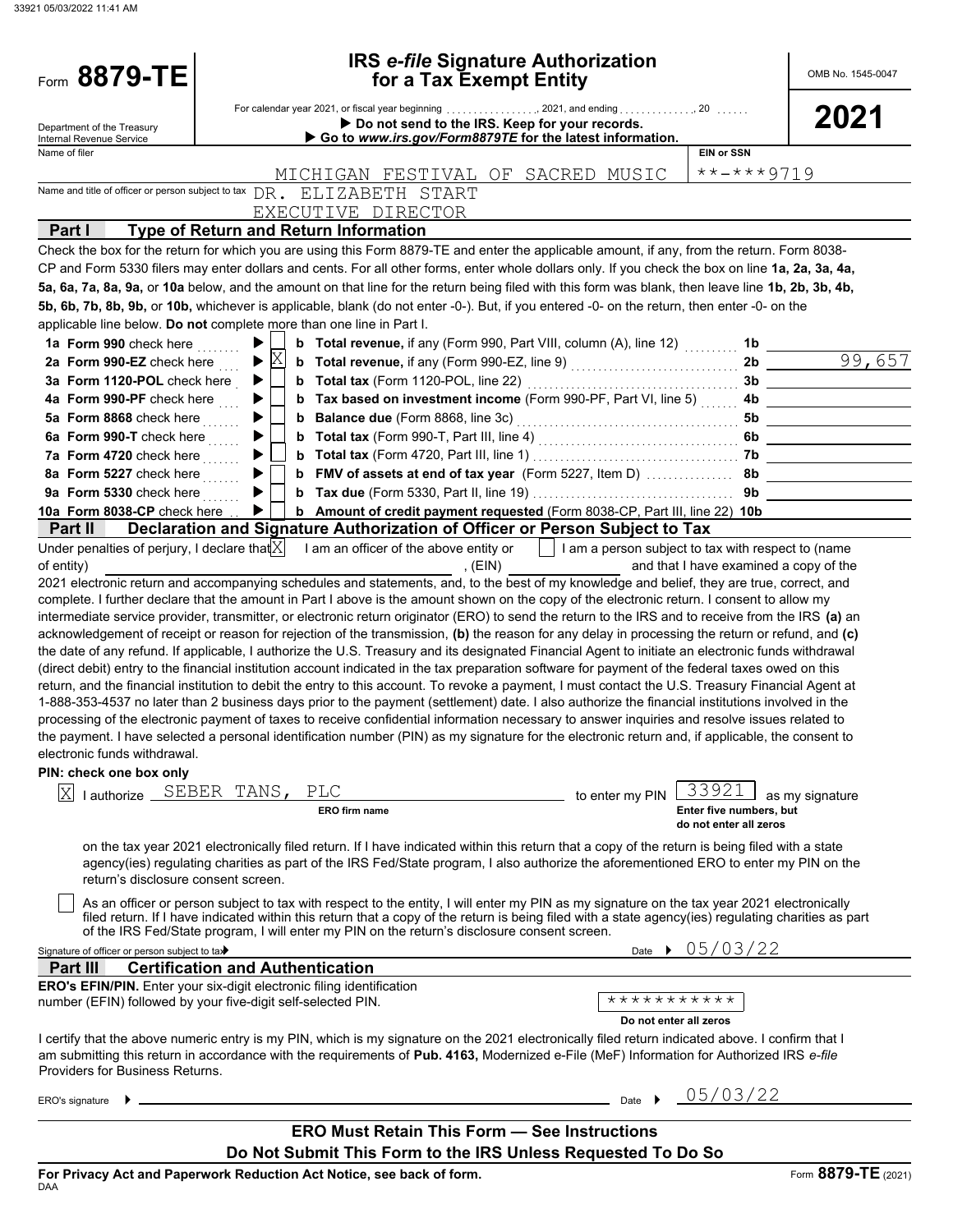|            |                |                                                        | <b>Short Form</b>                                                                                                                                                                                                              |                                 | OMB No. 1545-0047                |
|------------|----------------|--------------------------------------------------------|--------------------------------------------------------------------------------------------------------------------------------------------------------------------------------------------------------------------------------|---------------------------------|----------------------------------|
|            |                | Form990-EZ                                             | <b>Return of Organization Exempt From Income Tax</b><br>Under section 501(c), 527, or 4947(a)(1) of the Internal Revenue Code (except private foundations)                                                                     |                                 | 2021                             |
|            |                |                                                        |                                                                                                                                                                                                                                |                                 | <b>Open to Public</b>            |
|            |                | Department of the Treasury<br>Internal Revenue Service | Do not enter social security numbers on this form, as it may be made public.                                                                                                                                                   |                                 | <b>Inspection</b>                |
|            |                |                                                        | Go to www.irs.gov/Form990EZ for instructions and the latest information.                                                                                                                                                       |                                 |                                  |
| В          |                | Check if applicable:                                   | For the 2021 calendar year, or tax year beginning<br>, and ending<br>C Name of organization                                                                                                                                    |                                 |                                  |
|            | Address change |                                                        |                                                                                                                                                                                                                                |                                 | D Employer identification number |
|            | Name change    |                                                        | MICHIGAN FESTIVAL OF SACRED MUSIC                                                                                                                                                                                              |                                 | $***$ $***$ 9719                 |
|            | Initial return |                                                        | Number and street (or P.O. box if mail is not delivered to street address)<br>Room/suite                                                                                                                                       |                                 | E Telephone number               |
|            |                | Final return/terminated                                | PO BOX 50566                                                                                                                                                                                                                   |                                 | 269-382-2910                     |
|            | Amended return |                                                        | City or town, state or province, country, and ZIP or foreign postal code                                                                                                                                                       |                                 | <b>F</b> Group Exemption         |
|            |                | Application pending                                    | MI 49005-0566<br>KALAMAZOO                                                                                                                                                                                                     | Number $\blacktriangleright$    |                                  |
| G          |                | Accounting Method: $ X $ Cash                          | Accrual Other (specify) $\blacktriangleright$                                                                                                                                                                                  | $H$ Check $\blacktriangleright$ | if the organization is not       |
|            |                |                                                        | Website: $\blacktriangleright$ WWW.MFSM.US                                                                                                                                                                                     | required to attach Schedule B   |                                  |
|            |                |                                                        | Tax-exempt status (check only one) $- X $ 501(c)(3)<br>527<br>501(c)<br>$\sqrt{4}$ (insert no.)<br>4947(a)(1) or                                                                                                               | (Form 990).                     |                                  |
|            |                | K Form of organization:                                | $ X $ Corporation<br>Trust<br>Association<br>Other                                                                                                                                                                             |                                 |                                  |
|            |                |                                                        | Add lines 5b, 6c, and 7b to line 9 to determine gross receipts. If gross receipts are \$200,000 or more, or if total assets                                                                                                    |                                 |                                  |
|            |                |                                                        |                                                                                                                                                                                                                                |                                 | 99,657                           |
|            | Part I         |                                                        | Revenue, Expenses, and Changes in Net Assets or Fund Balances (see the instructions for Part I)                                                                                                                                |                                 |                                  |
|            | 1              |                                                        | Contributions, gifts, grants, and similar amounts received                                                                                                                                                                     | $\mathbf{1}$                    | 86,961                           |
|            | 2              |                                                        |                                                                                                                                                                                                                                | $\overline{2}$                  | 12,696                           |
|            | 3              |                                                        | Membership dues and assessments                                                                                                                                                                                                | $\overline{3}$                  |                                  |
|            | 4              | Investment income                                      |                                                                                                                                                                                                                                | 4                               |                                  |
|            | 5a             |                                                        |                                                                                                                                                                                                                                |                                 |                                  |
|            | b              |                                                        | 5a<br>5 <sub>b</sub><br>Less: cost or other basis and sales expenses                                                                                                                                                           |                                 |                                  |
|            | C              |                                                        | Gain or (loss) from sale of assets other than inventory (subtract line 5b from line 5a)                                                                                                                                        | 5с                              |                                  |
|            | 6              |                                                        | Gaming and fundraising events:                                                                                                                                                                                                 |                                 |                                  |
|            | a              |                                                        | Gross income from gaming (attach Schedule G if greater than                                                                                                                                                                    |                                 |                                  |
|            |                | \$15,000                                               | 6a                                                                                                                                                                                                                             |                                 |                                  |
| Revenue    | b              |                                                        | of contributions<br>Gross income from fundraising events (not including                                                                                                                                                        |                                 |                                  |
|            |                |                                                        | from fundraising events reported on line 1) (attach Schedule G if the                                                                                                                                                          |                                 |                                  |
|            |                |                                                        | sum of such gross income and contributions exceeds \$15,000)<br>6b<br>.                                                                                                                                                        |                                 |                                  |
|            | c              |                                                        | 6c<br>Less: direct expenses from gaming and fundraising events                                                                                                                                                                 |                                 |                                  |
|            | d              | line 6c)                                               | Net income or (loss) from gaming and fundraising events (add lines 6a and 6b and subtract                                                                                                                                      |                                 |                                  |
|            | 7a             |                                                        | <b>7a</b>                                                                                                                                                                                                                      | 6d                              |                                  |
|            | b              | Less: cost of goods sold                               | 7 <sub>b</sub>                                                                                                                                                                                                                 |                                 |                                  |
|            | c              |                                                        | Gross profit or (loss) from sales of inventory (subtract line 7b from line 7a) [[[[[[[[[[[[[[[[[[[[[[[[[[[[[[                                                                                                                  | 7c                              |                                  |
|            | 8              |                                                        | Other revenue (describe in Schedule O)                                                                                                                                                                                         | 8                               |                                  |
|            | 9              |                                                        |                                                                                                                                                                                                                                | 9                               | 99,657                           |
|            | 10             |                                                        |                                                                                                                                                                                                                                | 10                              |                                  |
|            | 11             |                                                        | Benefits paid to or for members                                                                                                                                                                                                | 11                              |                                  |
|            | 12             |                                                        | Salaries, other compensation, and employee benefits [11] content to content the content of the content of the content of the content of the content of the content of the content of the content of the content of the content | 12                              |                                  |
| Expenses   | 13             |                                                        |                                                                                                                                                                                                                                | 13                              | 81,272                           |
|            | 14             |                                                        | Occupancy, rent, utilities, and maintenance material contains and contained a set of the material contains and                                                                                                                 | 14                              | 1,950                            |
|            | 15             |                                                        |                                                                                                                                                                                                                                | 15                              | 108                              |
|            | 16             |                                                        |                                                                                                                                                                                                                                | 16                              | 17,010                           |
|            | 17             |                                                        |                                                                                                                                                                                                                                | 17<br>18                        | 100,340<br>$-683$                |
|            | 18<br>19       |                                                        | Net assets or fund balances at beginning of year (from line 27, column (A)) (must agree with                                                                                                                                   |                                 |                                  |
| Assets     |                |                                                        | end-of-year figure reported on prior year's return)                                                                                                                                                                            | 19                              | 100,587                          |
| <b>Del</b> | 20             |                                                        |                                                                                                                                                                                                                                | 20                              |                                  |
|            | 21             |                                                        |                                                                                                                                                                                                                                | 21                              | 99,904                           |
|            |                |                                                        | For Paperwork Reduction Act Notice, see the separate instructions.                                                                                                                                                             |                                 | Form 990-EZ (2021)               |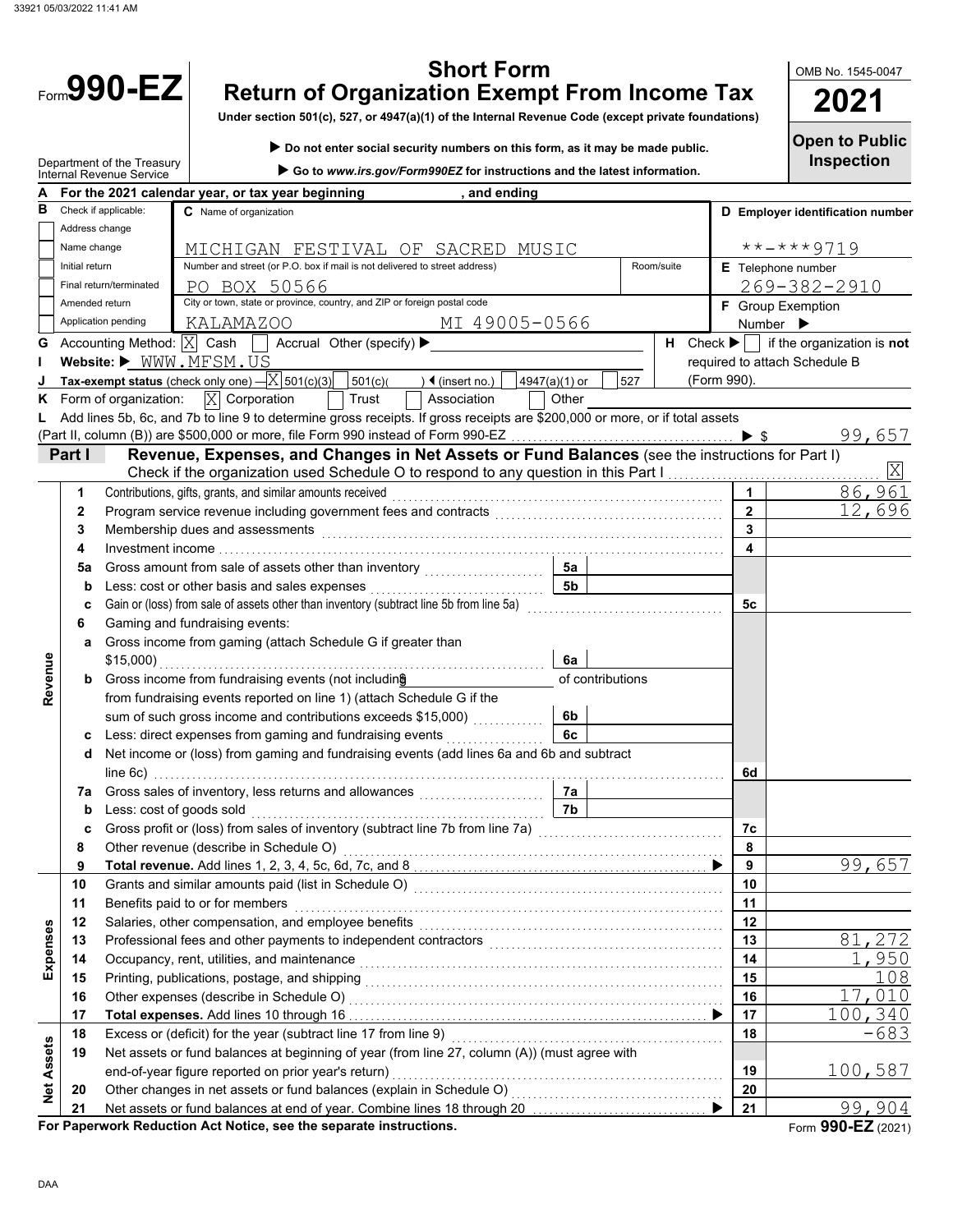33921 05/03/2022 11:41 AM

| Form 990-EZ (2021)<br>MICHIGAN FESTIVAL OF SACRED MUSIC **-***9719                                                                                                                                                      |                                                                                                                     |                          |        |                                                                                                  |          |            | Page 2                          |
|-------------------------------------------------------------------------------------------------------------------------------------------------------------------------------------------------------------------------|---------------------------------------------------------------------------------------------------------------------|--------------------------|--------|--------------------------------------------------------------------------------------------------|----------|------------|---------------------------------|
| Part II<br><b>Balance Sheets</b> (see the instructions for Part II)                                                                                                                                                     |                                                                                                                     |                          |        |                                                                                                  |          |            |                                 |
|                                                                                                                                                                                                                         |                                                                                                                     |                          |        |                                                                                                  |          |            |                                 |
|                                                                                                                                                                                                                         |                                                                                                                     |                          |        | (A) Beginning of year                                                                            |          |            | (B) End of year                 |
| 22 Cash, savings, and investments <b>constructs constructs constructs constructs</b>                                                                                                                                    |                                                                                                                     |                          |        | 100,587                                                                                          |          | 22         | 99,904                          |
| 23 Land and buildings <b>construction and all and analyzing and analyzing and analyzing analyzing analyzing and a</b>                                                                                                   |                                                                                                                     |                          |        |                                                                                                  | 0        | 23         |                                 |
|                                                                                                                                                                                                                         |                                                                                                                     |                          |        |                                                                                                  | $\Omega$ | 24         |                                 |
| 25 Total assets <b>25 Total assets</b>                                                                                                                                                                                  |                                                                                                                     |                          |        | 100,587                                                                                          |          | 25         | 99,904                          |
|                                                                                                                                                                                                                         |                                                                                                                     |                          |        |                                                                                                  | 0        | 26         |                                 |
| 27 Net assets or fund balances (line 27 of column (B) must agree with line 21)                                                                                                                                          |                                                                                                                     |                          |        | 100,587                                                                                          |          | 27         | 99,904                          |
| Statement of Program Service Accomplishments (see the instructions for Part III)<br>Part III                                                                                                                            |                                                                                                                     |                          |        |                                                                                                  |          |            |                                 |
| Check if the organization used Schedule O to respond to any question in this Part III                                                                                                                                   |                                                                                                                     |                          |        |                                                                                                  |          |            | <b>Expenses</b>                 |
| What is the organization's primary exempt purpose?                                                                                                                                                                      |                                                                                                                     |                          |        |                                                                                                  |          |            | (Required for section           |
| TO PRESENT AN ANUUAL 3-DAY FESTIVAL OF SACRED MUSIC.                                                                                                                                                                    |                                                                                                                     |                          |        |                                                                                                  |          |            | $501(c)(3)$ and $501(c)(4)$     |
| Describe the organization's program service accomplishments for each of its three largest program services,                                                                                                             |                                                                                                                     |                          |        |                                                                                                  |          |            | organizations; optional for     |
| as measured by expenses. In a clear and concise manner, describe the services provided, the number of                                                                                                                   |                                                                                                                     |                          |        |                                                                                                  |          |            | others.)                        |
| persons benefited, and other relevant information for each program title.                                                                                                                                               |                                                                                                                     |                          |        |                                                                                                  |          |            |                                 |
| 28<br>THE MICHIGAN FESTIVAL OF SACRED MUSIC PRESENTS AN ANNUAL FESTIVAL FEATURING                                                                                                                                       |                                                                                                                     |                          |        |                                                                                                  |          |            |                                 |
| DIFFERENT RELIGIOUS TRADITIONS THAT PROMOTES, THROUGH MUSIC, MUTUAL RESPECT                                                                                                                                             |                                                                                                                     |                          |        |                                                                                                  |          |            |                                 |
| AND UNDERSTANDING OF THE MUSIC TREASURED BY THE DIFFERENT MUSIC GROUPS.                                                                                                                                                 |                                                                                                                     |                          |        |                                                                                                  |          |            |                                 |
| ) If this amount includes foreign grants, check here<br>(Grants\$                                                                                                                                                       |                                                                                                                     |                          |        |                                                                                                  |          | 28a        | 100, 340                        |
| 29                                                                                                                                                                                                                      |                                                                                                                     |                          |        |                                                                                                  |          |            |                                 |
|                                                                                                                                                                                                                         |                                                                                                                     |                          |        |                                                                                                  |          |            |                                 |
|                                                                                                                                                                                                                         |                                                                                                                     |                          |        |                                                                                                  |          |            |                                 |
| ) If this amount includes foreign grants, check here<br>(Grants\$                                                                                                                                                       |                                                                                                                     |                          |        |                                                                                                  |          | <b>29a</b> |                                 |
| 30                                                                                                                                                                                                                      |                                                                                                                     |                          |        |                                                                                                  |          |            |                                 |
|                                                                                                                                                                                                                         |                                                                                                                     |                          |        |                                                                                                  |          |            |                                 |
|                                                                                                                                                                                                                         |                                                                                                                     |                          |        |                                                                                                  |          |            |                                 |
|                                                                                                                                                                                                                         |                                                                                                                     |                          |        |                                                                                                  |          |            |                                 |
| ) If this amount includes foreign grants, check here<br>(Grants\$                                                                                                                                                       |                                                                                                                     |                          |        |                                                                                                  |          | <b>30a</b> |                                 |
|                                                                                                                                                                                                                         |                                                                                                                     |                          |        |                                                                                                  |          |            |                                 |
| (Grants\$                                                                                                                                                                                                               |                                                                                                                     |                          |        |                                                                                                  |          | 31a        |                                 |
| 32 Total program service expenses (add lines 28a through 31a)                                                                                                                                                           |                                                                                                                     |                          |        |                                                                                                  |          | 32         | 100,340                         |
| Part IV                                                                                                                                                                                                                 |                                                                                                                     |                          |        |                                                                                                  |          |            |                                 |
| List of Officers, Directors, Trustees, and Key Employees (list each one even if not compensated — see the instructions for Part Marcheck if the organization used Schedule O to respond to any question in this Part IV |                                                                                                                     |                          |        |                                                                                                  |          |            |                                 |
| (a) Name and title                                                                                                                                                                                                      |                                                                                                                     |                          |        |                                                                                                  |          |            | (e) Estimated amount of         |
|                                                                                                                                                                                                                         | (b) Average (c) Reportable<br>hours per week compensation<br>devoted to position (Forms W-2/1099-MISC/<br>1099-NEC) |                          |        | (d) Health benefits,<br>contributions to employee<br>benefit plans, and<br>deferred compensation |          |            | other compensation              |
|                                                                                                                                                                                                                         |                                                                                                                     | (if not paid, enter -0-) |        |                                                                                                  |          |            |                                 |
| DR. ELIZABETH START                                                                                                                                                                                                     |                                                                                                                     |                          |        |                                                                                                  |          |            |                                 |
| EXECUTIVE DIRECTOR                                                                                                                                                                                                      | 1.50                                                                                                                |                          | 26,250 |                                                                                                  |          | 0          | $\circ$                         |
| BEAU BOTHWELL                                                                                                                                                                                                           |                                                                                                                     |                          |        |                                                                                                  |          |            |                                 |
| PRESIDENT                                                                                                                                                                                                               | 1.00                                                                                                                |                          | 0      |                                                                                                  |          | 0          |                                 |
| SONYA BERNARD-HOLLINS                                                                                                                                                                                                   |                                                                                                                     |                          |        |                                                                                                  |          |            |                                 |
| VICE PRESIDENT                                                                                                                                                                                                          | 1.00                                                                                                                |                          | 0      |                                                                                                  |          | 0          |                                 |
| TAWFIQ ALI                                                                                                                                                                                                              |                                                                                                                     |                          |        |                                                                                                  |          |            |                                 |
| TREASURER                                                                                                                                                                                                               | 1.00                                                                                                                |                          | 0      |                                                                                                  |          | 0          |                                 |
| ZAIDE PIXLEY                                                                                                                                                                                                            |                                                                                                                     |                          |        |                                                                                                  |          |            |                                 |
| SECRETARY                                                                                                                                                                                                               |                                                                                                                     |                          | 0      |                                                                                                  |          | 0          |                                 |
|                                                                                                                                                                                                                         | 1.00                                                                                                                |                          |        |                                                                                                  |          |            |                                 |
| JOEL BOYD                                                                                                                                                                                                               |                                                                                                                     |                          |        |                                                                                                  |          |            |                                 |
| BOARD MEMBER                                                                                                                                                                                                            | 1.00                                                                                                                |                          | 0      |                                                                                                  |          | 0          |                                 |
| WILMA KAHN                                                                                                                                                                                                              |                                                                                                                     |                          |        |                                                                                                  |          |            |                                 |
| BOARD MEMBER                                                                                                                                                                                                            | 1.00                                                                                                                |                          | 0      |                                                                                                  |          | 0          |                                 |
| LEXIE SCHROEDER KOBB                                                                                                                                                                                                    |                                                                                                                     |                          |        |                                                                                                  |          |            |                                 |
| BOARD MEMBER                                                                                                                                                                                                            | 1.00                                                                                                                |                          | 0      |                                                                                                  |          | 0          |                                 |
| ARTHUR RILEY                                                                                                                                                                                                            |                                                                                                                     |                          |        |                                                                                                  |          |            | 0<br>0<br>0<br>0<br>0<br>0<br>0 |
| BOARD MEMBER                                                                                                                                                                                                            | 1.00                                                                                                                |                          | 0      |                                                                                                  |          | 0          | 0                               |
| HELEN YEE                                                                                                                                                                                                               |                                                                                                                     |                          |        |                                                                                                  |          |            |                                 |
| BOARD MEMBER                                                                                                                                                                                                            | 1.00                                                                                                                |                          | 0      |                                                                                                  |          | 0          | 0                               |
|                                                                                                                                                                                                                         |                                                                                                                     |                          |        |                                                                                                  |          |            |                                 |
|                                                                                                                                                                                                                         |                                                                                                                     |                          |        |                                                                                                  |          |            |                                 |
|                                                                                                                                                                                                                         |                                                                                                                     |                          |        |                                                                                                  |          |            |                                 |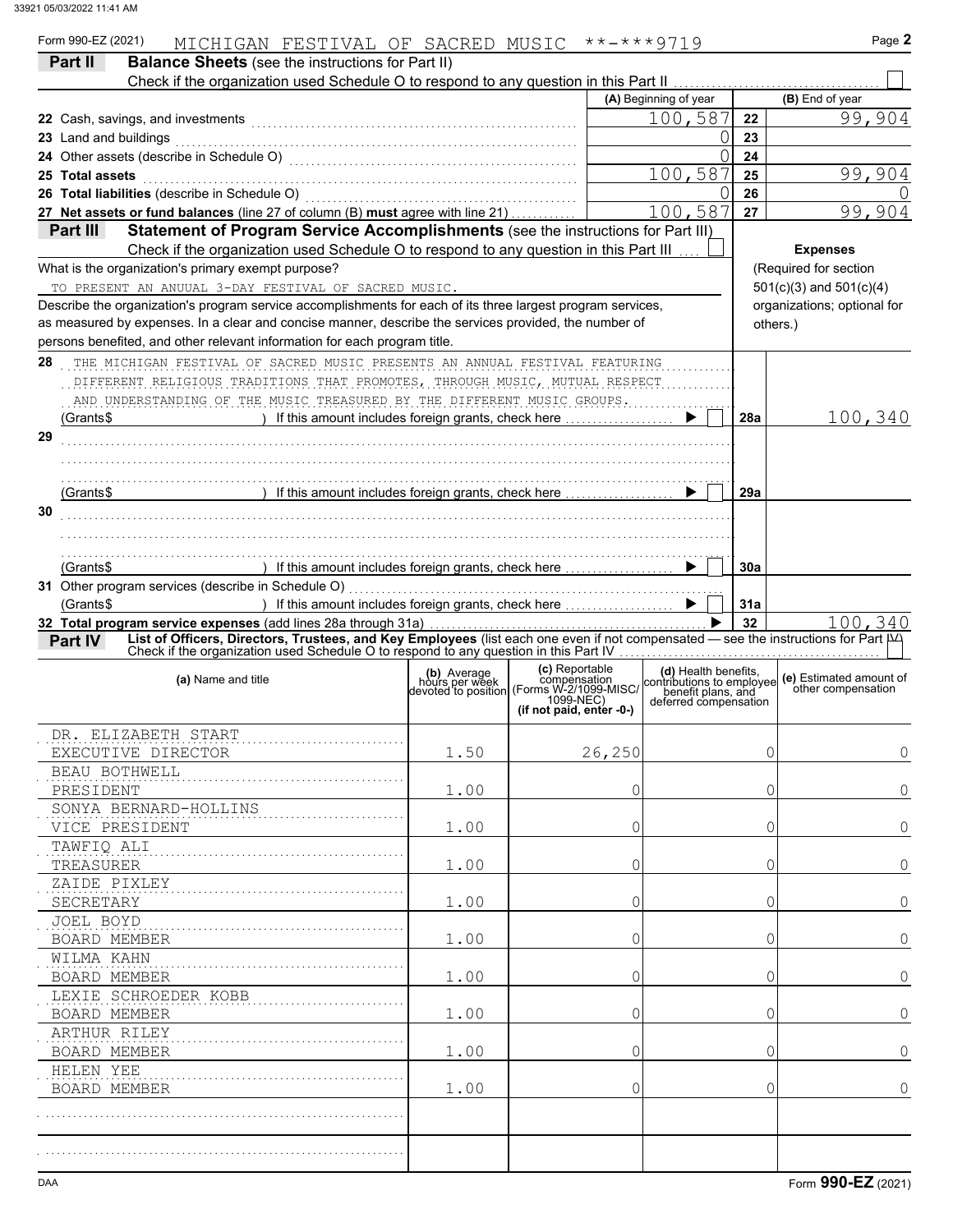|          | Form 990-EZ (2021)<br>MICHIGAN FESTIVAL OF SACRED MUSIC **-***9719                                                                                                                                                             |                 |            | Page 3         |
|----------|--------------------------------------------------------------------------------------------------------------------------------------------------------------------------------------------------------------------------------|-----------------|------------|----------------|
|          | Part V<br>Other Information (Note the Schedule A and personal benefit contract statement requirements in the<br>instructions for Part V.) Check if the organization used Schedule O to respond to any question in this Part V  |                 |            |                |
|          |                                                                                                                                                                                                                                |                 | Yes        | No             |
| 33       | Did the organization engage in any significant activity not previously reported to the IRS? If "Yes," provide a                                                                                                                |                 |            |                |
|          | detailed description of each activity in Schedule O<br>Were any significant changes made to the organizing or governing documents? If "Yes," attach a conformed                                                                | 33              |            | Χ              |
| 34       | copy of the amended documents if they reflect a change to the organization's name. Otherwise, explain the                                                                                                                      |                 |            |                |
|          | change on Schedule O. See instructions                                                                                                                                                                                         | 34              |            | Χ              |
| 35а      | Did the organization have unrelated business gross income of \$1,000 or more during the year from business                                                                                                                     |                 |            |                |
|          | activities (such as those reported on lines 2, 6a, and 7a, among others)?                                                                                                                                                      | 35a             |            | Χ              |
|          | If "Yes" to line 35a, has the organization filed a Form 990-T for the year? If "No," provide an explanation in Schedule O                                                                                                      | 35b             |            |                |
| c        | Was the organization a section $501(c)(4)$ , $501(c)(5)$ , or $501(c)(6)$ organization subject to section $6033(e)$ notice,                                                                                                    |                 |            |                |
|          | reporting, and proxy tax requirements during the year? If "Yes," complete Schedule C, Part III                                                                                                                                 | 35c             |            | Χ              |
| 36       | Did the organization undergo a liquidation, dissolution, termination, or significant disposition of net assets                                                                                                                 |                 |            |                |
|          | during the year? If "Yes," complete applicable parts of Schedule N                                                                                                                                                             | 36              |            | X              |
|          | 37a <br>37a Enter amount of political expenditures, direct or indirect, as described in the instructions                                                                                                                       |                 |            |                |
| b        | Did the organization file Form 1120-POL for this year?                                                                                                                                                                         | 37 <sub>b</sub> |            | X              |
| 38a      | Did the organization borrow from, or make any loans to, any officer, director, trustee, or key employee; or were                                                                                                               |                 |            |                |
|          | any such loans made in a prior year and still outstanding at the end of the tax year covered by this return?                                                                                                                   | 38a             |            | Χ              |
| b        | If "Yes," complete Schedule L, Part II, and enter the total amount involved [[[[[[[[[[[[[[[[[[[[[[[[[[[[[[[[[<br>38b                                                                                                           |                 |            |                |
| 39       | Section 501(c)(7) organizations. Enter:                                                                                                                                                                                        |                 |            |                |
| a        | Initiation fees and capital contributions included on line 9<br>39a                                                                                                                                                            |                 |            |                |
| b        | 39 <sub>b</sub>                                                                                                                                                                                                                |                 |            |                |
| 40a      | Section 501(c)(3) organizations. Enter amount of tax imposed on the organization during the year under:                                                                                                                        |                 |            |                |
|          | section 4911 $\blacktriangleright$<br>; section 4912 ▶ _________________; section 4955 ▶<br><b>b</b> Section $501(c)(3)$ , $501(c)(4)$ , and $501(c)(29)$ organizations. Did the organization engage in any section 4958       |                 |            |                |
|          | excess benefit transaction during the year, or did it engage in an excess benefit transaction in a prior year                                                                                                                  |                 |            |                |
|          | that has not been reported on any of its prior Forms 990 or 990-EZ? If "Yes," complete Schedule L, Part I                                                                                                                      | 40b             |            | Χ              |
| c        | Section 501(c)(3), 501(c)(4), and 501(c)(29) organizations. Enter amount of tax imposed                                                                                                                                        |                 |            |                |
|          | on organization managers or disqualified persons during the year under sections 4912,                                                                                                                                          |                 |            |                |
|          | 4955, and 4958                                                                                                                                                                                                                 |                 |            |                |
|          | d Section 501(c)(3), 501(c)(4), and 501(c)(29) organizations. Enter amount of tax on line                                                                                                                                      |                 |            |                |
|          | 40c reimbursed by the organization                                                                                                                                                                                             |                 |            |                |
| е        | All organizations. At any time during the tax year, was the organization a party to a prohibited tax shelter                                                                                                                   |                 |            |                |
|          | transaction? If "Yes," complete Form 8886-T                                                                                                                                                                                    | 40e             |            | Χ              |
| 41       | List the states with which a copy of this return is filed $\blacktriangleright$<br>МI                                                                                                                                          |                 |            |                |
|          | <u>269-382-2910</u><br>42a The organization's books are in care of ELIZABETH START<br>Telephone no. ▶                                                                                                                          |                 |            |                |
|          | 616 N DARTMOUTH                                                                                                                                                                                                                |                 |            |                |
|          | 49006<br>$ZIP + 4$<br>Located at KALAMAZOO<br>МI                                                                                                                                                                               |                 |            |                |
| b        | At any time during the calendar year, did the organization have an interest in or a signature or other authority over                                                                                                          |                 | <b>Yes</b> | No             |
|          | a financial account in a foreign country (such as a bank account, securities account, or other financial account)?<br>If "Yes," enter the name of the foreign country ▶                                                        | 42b             |            | Χ              |
|          | See the instructions for exceptions and filing requirements for FinCEN Form 114, Report of Foreign Bank and                                                                                                                    |                 |            |                |
|          | Financial Accounts (FBAR).                                                                                                                                                                                                     |                 |            |                |
|          | At any time during the calendar year, did the organization maintain an office outside the United States?                                                                                                                       | 42c             |            | Χ              |
|          | If "Yes," enter the name of the foreign country ▶                                                                                                                                                                              |                 |            |                |
| 43       |                                                                                                                                                                                                                                |                 |            |                |
|          | 43                                                                                                                                                                                                                             |                 |            |                |
|          |                                                                                                                                                                                                                                |                 | <b>Yes</b> | No             |
| 44a      | Did the organization maintain any donor advised funds during the year? If "Yes," Form 990 must be                                                                                                                              |                 |            |                |
|          | completed instead of Form 990-EZ                                                                                                                                                                                               | 44a             |            | Χ              |
| b        | Did the organization operate one or more hospital facilities during the year? If "Yes," Form 990 must be                                                                                                                       |                 |            |                |
|          |                                                                                                                                                                                                                                | 44b             |            | $\mathbf X$    |
| c        |                                                                                                                                                                                                                                | 44c             |            | $\overline{X}$ |
| d        | If "Yes" to line 44c, has the organization filed a Form 720 to report these payments? If "No," provide an                                                                                                                      |                 |            |                |
|          |                                                                                                                                                                                                                                | 44d             |            | X              |
| 45а<br>b | Did the organization have a controlled entity within the meaning of section 512(b)(13)?<br>Did the organization receive any payment from or engage in any transaction with a controlled entity within the                      | 45a             |            |                |
|          | meaning of section 512(b)(13)? If "Yes," Form 990 and Schedule R may need to be completed instead of                                                                                                                           |                 |            |                |
|          | Form 990-EZ. See instructions (and according to the control of the control of the control of the control of the control of the control of the control of the control of the control of the control of the control of the contr | 45 <sub>b</sub> |            | Χ              |
|          |                                                                                                                                                                                                                                |                 |            |                |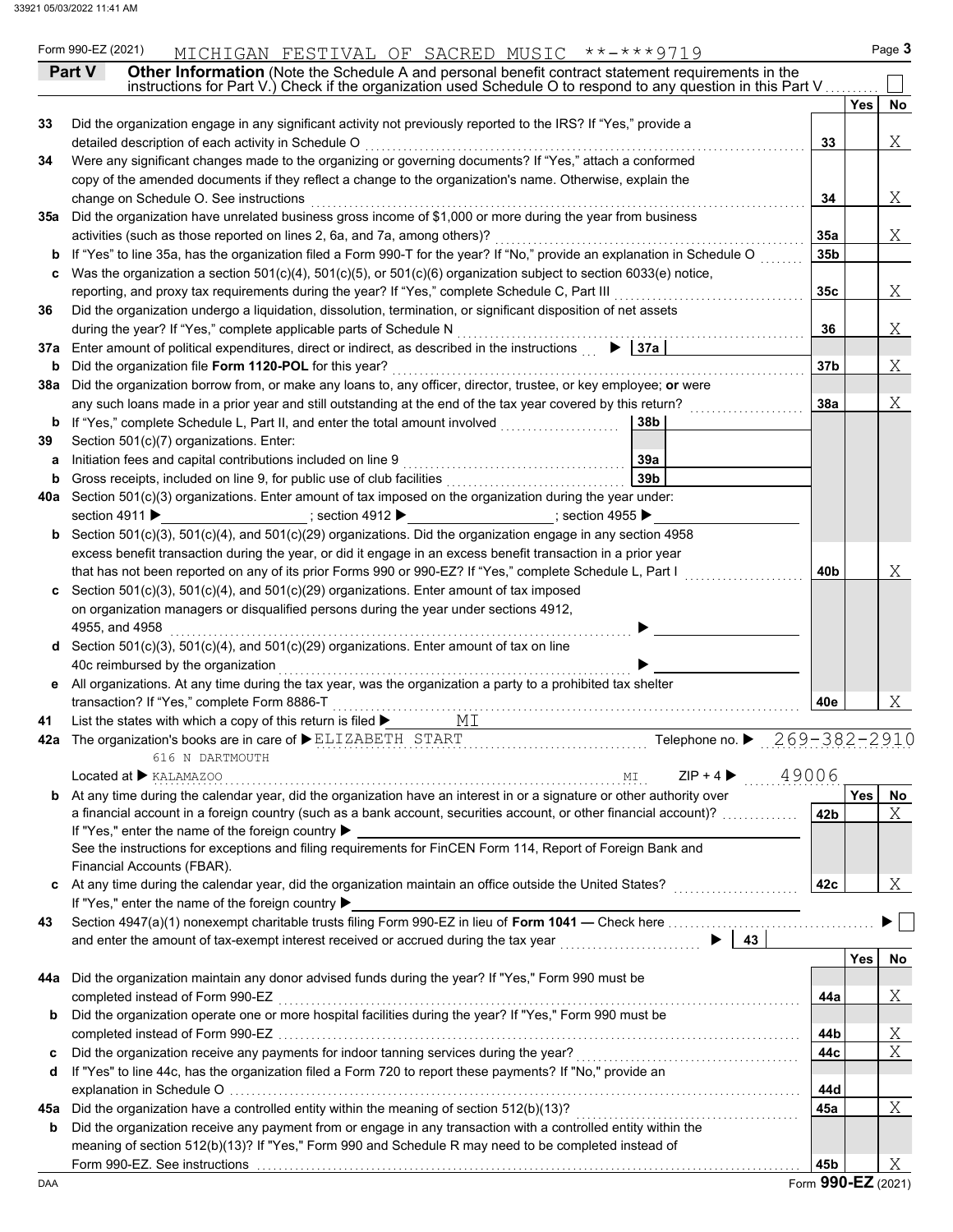|                 | Form 990-EZ (2021)                                                                                                                                   |                  |                                     |           |                                                     |                                                                    | MICHIGAN FESTIVAL OF SACRED MUSIC                                                                                                                                                                                                                                                                                        |            |                                          | **-***9719          |                                                                          |                                               |            | Page 4            |
|-----------------|------------------------------------------------------------------------------------------------------------------------------------------------------|------------------|-------------------------------------|-----------|-----------------------------------------------------|--------------------------------------------------------------------|--------------------------------------------------------------------------------------------------------------------------------------------------------------------------------------------------------------------------------------------------------------------------------------------------------------------------|------------|------------------------------------------|---------------------|--------------------------------------------------------------------------|-----------------------------------------------|------------|-------------------|
| 46              |                                                                                                                                                      |                  |                                     |           |                                                     |                                                                    | Did the organization engage, directly or indirectly, in political campaign activities on behalf of or in opposition                                                                                                                                                                                                      |            |                                          |                     |                                                                          |                                               | <b>Yes</b> | No                |
|                 |                                                                                                                                                      |                  |                                     |           |                                                     |                                                                    |                                                                                                                                                                                                                                                                                                                          |            |                                          |                     |                                                                          | 46                                            |            | Χ                 |
|                 | <b>Part VI</b>                                                                                                                                       |                  |                                     |           |                                                     | Section 501(c)(3) Organizations Only                               |                                                                                                                                                                                                                                                                                                                          |            |                                          |                     |                                                                          |                                               |            |                   |
|                 |                                                                                                                                                      |                  |                                     |           |                                                     |                                                                    | All section $501(c)(3)$ organizations must answer questions 47–49b and 52, and complete the tables for lines                                                                                                                                                                                                             |            |                                          |                     |                                                                          |                                               |            |                   |
|                 |                                                                                                                                                      | 50 and 51.       |                                     |           |                                                     |                                                                    | Check if the organization used Schedule O to respond to any question in this Part VI                                                                                                                                                                                                                                     |            |                                          |                     |                                                                          |                                               |            |                   |
|                 |                                                                                                                                                      |                  |                                     |           |                                                     |                                                                    |                                                                                                                                                                                                                                                                                                                          |            |                                          |                     |                                                                          |                                               | Yes        | No                |
| 47              |                                                                                                                                                      |                  |                                     |           |                                                     |                                                                    | Did the organization engage in lobbying activities or have a section 501(h) election in effect during the tax                                                                                                                                                                                                            |            |                                          |                     |                                                                          |                                               |            |                   |
|                 | year? If "Yes," complete Schedule C, Part II<br>Is the organization a school as described in section 170(b)(1)(A)(ii)? If "Yes," complete Schedule E |                  |                                     |           |                                                     |                                                                    | 47                                                                                                                                                                                                                                                                                                                       |            | Χ                                        |                     |                                                                          |                                               |            |                   |
| 48              |                                                                                                                                                      |                  |                                     |           |                                                     |                                                                    |                                                                                                                                                                                                                                                                                                                          |            |                                          |                     |                                                                          | 48                                            |            | X                 |
| 49a             |                                                                                                                                                      |                  |                                     |           |                                                     |                                                                    |                                                                                                                                                                                                                                                                                                                          |            |                                          |                     |                                                                          | 49a                                           |            | $X_{\mathcal{L}}$ |
| b               |                                                                                                                                                      |                  |                                     |           |                                                     | If "Yes," was the related organization a section 527 organization? | Complete this table for the organization's five highest compensated employees (other than officers, directors, trustees, and key                                                                                                                                                                                         |            |                                          |                     |                                                                          | 49b                                           |            |                   |
| 50              |                                                                                                                                                      |                  |                                     |           |                                                     |                                                                    | employees) who each received more than \$100,000 of compensation from the organization. If there is none, enter "None."                                                                                                                                                                                                  |            |                                          |                     |                                                                          |                                               |            |                   |
|                 |                                                                                                                                                      |                  |                                     |           |                                                     |                                                                    | (b) Average                                                                                                                                                                                                                                                                                                              |            | (c) Reportable                           |                     | (d) Health benefits,                                                     |                                               |            |                   |
|                 |                                                                                                                                                      |                  | (a) Name and title of each employee |           |                                                     |                                                                    | hours per week<br>devoted to position (Forms W-2/1099-MISC)                                                                                                                                                                                                                                                              |            | compensation<br>(if not paid, enter -0-) |                     | contributions to employee<br>benefit plans, and<br>deferred compensation | (e) Estimated amount of<br>other compensation |            |                   |
| NONE            |                                                                                                                                                      |                  |                                     |           |                                                     |                                                                    |                                                                                                                                                                                                                                                                                                                          |            |                                          |                     |                                                                          |                                               |            |                   |
|                 |                                                                                                                                                      |                  |                                     |           |                                                     |                                                                    |                                                                                                                                                                                                                                                                                                                          |            |                                          |                     |                                                                          |                                               |            |                   |
|                 |                                                                                                                                                      |                  |                                     |           |                                                     |                                                                    |                                                                                                                                                                                                                                                                                                                          |            |                                          |                     |                                                                          |                                               |            |                   |
|                 |                                                                                                                                                      |                  |                                     |           |                                                     |                                                                    |                                                                                                                                                                                                                                                                                                                          |            |                                          |                     |                                                                          |                                               |            |                   |
|                 |                                                                                                                                                      |                  |                                     |           |                                                     |                                                                    |                                                                                                                                                                                                                                                                                                                          |            |                                          |                     |                                                                          |                                               |            |                   |
| f               |                                                                                                                                                      |                  |                                     |           | Total number of other employees paid over \$100,000 |                                                                    |                                                                                                                                                                                                                                                                                                                          |            |                                          |                     |                                                                          |                                               |            |                   |
| 51              |                                                                                                                                                      |                  |                                     |           |                                                     |                                                                    | Complete this table for the organization's five highest compensated independent contractors who each received more than                                                                                                                                                                                                  |            |                                          |                     |                                                                          |                                               |            |                   |
|                 |                                                                                                                                                      |                  |                                     |           |                                                     |                                                                    | \$100,000 of compensation from the organization. If there is none, enter "None."                                                                                                                                                                                                                                         |            |                                          |                     |                                                                          |                                               |            |                   |
|                 |                                                                                                                                                      |                  |                                     |           |                                                     | (a) Name and business address of each independent contractor       |                                                                                                                                                                                                                                                                                                                          |            |                                          | (b) Type of service |                                                                          | (c) Compensation                              |            |                   |
| NONE            |                                                                                                                                                      |                  |                                     |           |                                                     |                                                                    |                                                                                                                                                                                                                                                                                                                          |            |                                          |                     |                                                                          |                                               |            |                   |
|                 |                                                                                                                                                      |                  |                                     |           |                                                     |                                                                    |                                                                                                                                                                                                                                                                                                                          |            |                                          |                     |                                                                          |                                               |            |                   |
|                 |                                                                                                                                                      |                  |                                     |           |                                                     |                                                                    |                                                                                                                                                                                                                                                                                                                          |            |                                          |                     |                                                                          |                                               |            |                   |
|                 |                                                                                                                                                      |                  |                                     |           |                                                     |                                                                    |                                                                                                                                                                                                                                                                                                                          |            |                                          |                     |                                                                          |                                               |            |                   |
|                 |                                                                                                                                                      |                  |                                     |           |                                                     |                                                                    |                                                                                                                                                                                                                                                                                                                          |            |                                          |                     |                                                                          |                                               |            |                   |
| d               |                                                                                                                                                      |                  |                                     |           |                                                     |                                                                    | Total number of other independent contractors each receiving over \$100,000                                                                                                                                                                                                                                              |            |                                          |                     |                                                                          |                                               |            |                   |
| 52              |                                                                                                                                                      |                  |                                     |           |                                                     |                                                                    | Did the organization complete Schedule A? Note: All section $501(c)(3)$ organizations must attach a                                                                                                                                                                                                                      |            |                                          |                     |                                                                          |                                               |            |                   |
|                 | completed Schedule A                                                                                                                                 |                  |                                     |           |                                                     |                                                                    |                                                                                                                                                                                                                                                                                                                          |            |                                          |                     |                                                                          | Χ<br>Yes                                      |            | No.               |
|                 |                                                                                                                                                      |                  |                                     |           |                                                     |                                                                    | Under penalties of perjury, I declare that I have examined this return, including accompanying schedules and statements, and to the best of my knowledge and belief, it is<br>true, correct, and complete. Declaration of preparer (other than officer) is based on all information of which preparer has any knowledge. |            |                                          |                     |                                                                          |                                               |            |                   |
| Sign            |                                                                                                                                                      |                  |                                     |           |                                                     |                                                                    |                                                                                                                                                                                                                                                                                                                          |            |                                          |                     |                                                                          |                                               |            |                   |
| Here            |                                                                                                                                                      |                  | Signature of officer<br>DR.         |           | ELIZABETH START                                     |                                                                    |                                                                                                                                                                                                                                                                                                                          |            | EXECUTIVE                                | Date                | <b>DIRECTOR</b>                                                          |                                               |            |                   |
|                 |                                                                                                                                                      |                  | Type or print name and title        |           |                                                     |                                                                    |                                                                                                                                                                                                                                                                                                                          |            |                                          |                     |                                                                          |                                               |            |                   |
|                 |                                                                                                                                                      |                  | Print/Type preparer's name          |           |                                                     |                                                                    | Preparer's signature                                                                                                                                                                                                                                                                                                     |            |                                          | Date                | Check                                                                    | PTIN<br>if                                    |            |                   |
| Paid            |                                                                                                                                                      |                  | THOMAS J. HORWATH                   |           |                                                     |                                                                    |                                                                                                                                                                                                                                                                                                                          |            |                                          |                     | 05/03/22                                                                 | self-employed                                 | *********  |                   |
| Preparer        |                                                                                                                                                      | Firm's name ▶    |                                     | SEBER     | TANS,                                               | <b>PLC</b>                                                         |                                                                                                                                                                                                                                                                                                                          |            |                                          |                     | Firm's EIN ▶                                                             | **-***38                                      |            |                   |
| <b>Use Only</b> |                                                                                                                                                      | Firm's address ▶ |                                     | 555<br>W. |                                                     |                                                                    | CROSSTOWN PARKWAY,                                                                                                                                                                                                                                                                                                       | <b>STE</b> | 304                                      |                     |                                                                          |                                               |            |                   |
|                 |                                                                                                                                                      |                  |                                     |           | KALAMAZOO, MI                                       |                                                                    | 49008                                                                                                                                                                                                                                                                                                                    |            |                                          |                     |                                                                          | Phone no. 269-343-8180                        |            |                   |
|                 |                                                                                                                                                      |                  |                                     |           |                                                     |                                                                    | May the IRS discuss this return with the preparer shown above? See instructions                                                                                                                                                                                                                                          |            |                                          |                     |                                                                          | $\blacktriangleright$ $ X $ Yes               |            | No.               |
|                 |                                                                                                                                                      |                  |                                     |           |                                                     |                                                                    |                                                                                                                                                                                                                                                                                                                          |            |                                          |                     |                                                                          | Form 990-EZ (2021)                            |            |                   |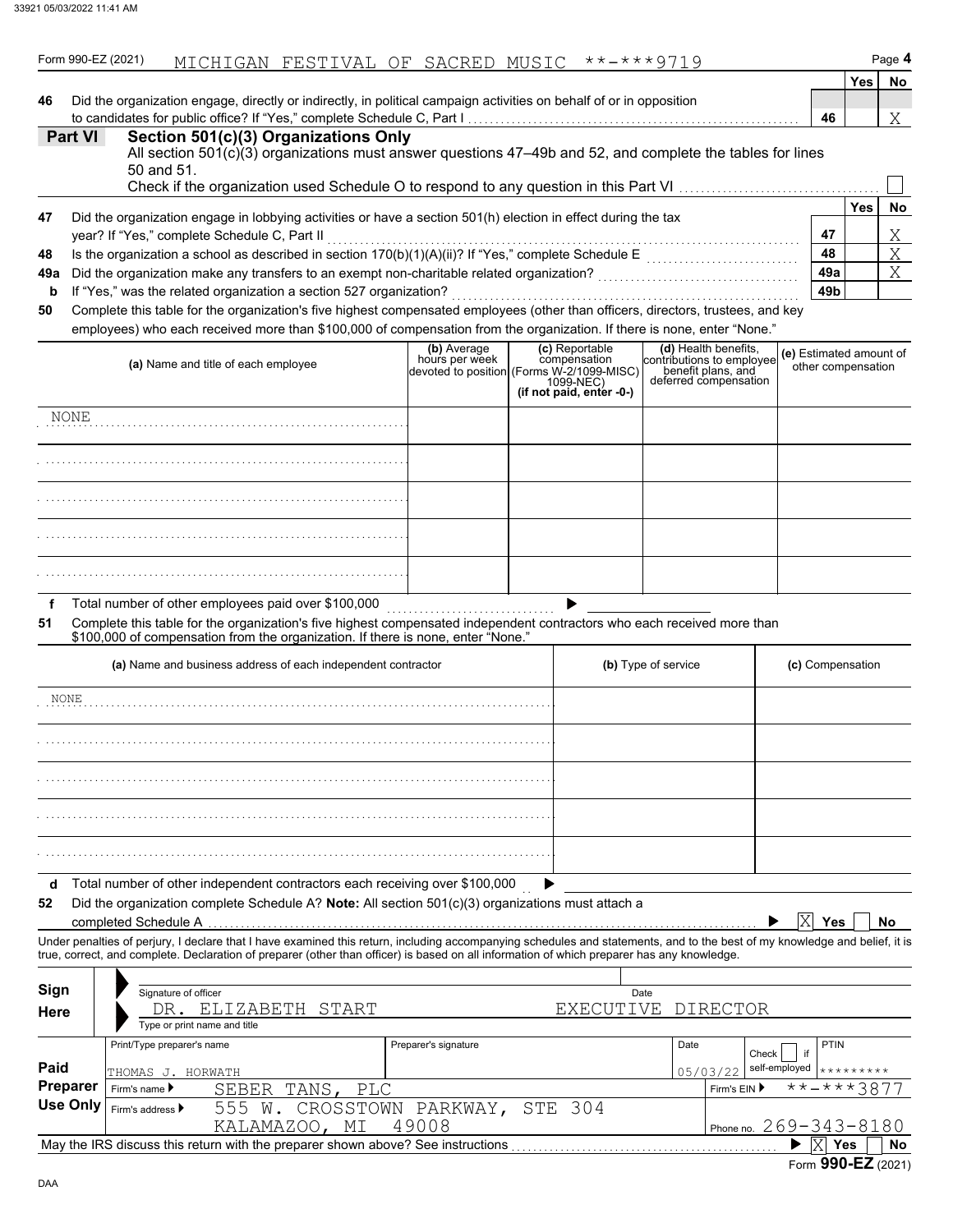| <b>Public Charity Status and Public Support</b><br>OMB No. 1545-0047<br>(Form 990)<br>2021<br>Complete if the organization is a section 501(c)(3) organization or a section 4947(a)(1) nonexempt charitable trust.<br>Attach to Form 990 or Form 990-EZ.<br>Department of the Treasury<br><b>Open to Public</b><br>Internal Revenue Service<br>Inspection<br>Go to www.irs.gov/Form990 for instructions and the latest information.<br><b>Employer identification number</b><br>Name of the organization<br>$******9719$<br>MICHIGAN FESTIVAL OF SACRED MUSIC<br>Part I<br>Reason for Public Charity Status. (All organizations must complete this part.) See instructions.<br>The organization is not a private foundation because it is: (For lines 1 through 12, check only one box.)<br>A church, convention of churches, or association of churches described in section 170(b)(1)(A)(i).<br>1<br>2<br>A school described in section 170(b)(1)(A)(ii). (Attach Schedule E (Form 990).)<br>3<br>A hospital or a cooperative hospital service organization described in section 170(b)(1)(A)(iii).<br>A medical research organization operated in conjunction with a hospital described in section 170(b)(1)(A)(iii). Enter the hospital's name,<br>4<br>city, and state:<br>An organization operated for the benefit of a college or university owned or operated by a governmental unit described in<br>5<br>section 170(b)(1)(A)(iv). (Complete Part II.)<br>A federal, state, or local government or governmental unit described in section 170(b)(1)(A)(v).<br>6<br>7<br>An organization that normally receives a substantial part of its support from a governmental unit or from the general public<br>described in section 170(b)(1)(A)(vi). (Complete Part II.)<br>A community trust described in section 170(b)(1)(A)(vi). (Complete Part II.)<br>8<br>9<br>An agricultural research organization described in section 170(b)(1)(A)(ix) operated in conjunction with a land-grant college<br>or university or a non-land-grant college of agriculture (see instructions). Enter the name, city, and state of the college or<br>university:<br> X <br>An organization that normally receives (1) more than 33 1/3% of its support from contributions, membership fees, and gross<br>10<br>receipts from activities related to its exempt functions, subject to certain exceptions; and (2) no more than 331/3% of its<br>support from gross investment income and unrelated business taxable income (less section 511 tax) from businesses<br>acquired by the organization after June 30, 1975. See section 509(a)(2). (Complete Part III.)<br>11<br>An organization organized and operated exclusively to test for public safety. See section 509(a)(4).<br>12<br>An organization organized and operated exclusively for the benefit of, to perform the functions of, or to carry out the purposes of<br>one or more publicly supported organizations described in section 509(a)(1) or section 509(a)(2). See section 509(a)(3). Check<br>the box on lines 12a through 12d that describes the type of supporting organization and complete lines 12e, 12f, and 12g.<br>Type I. A supporting organization operated, supervised, or controlled by its supported organization(s), typically by giving<br>a<br>the supported organization(s) the power to regularly appoint or elect a majority of the directors or trustees of the<br>supporting organization. You must complete Part IV, Sections A and B.<br>Type II. A supporting organization supervised or controlled in connection with its supported organization(s), by having<br>b<br>control or management of the supporting organization vested in the same persons that control or manage the supported<br>organization(s). You must complete Part IV, Sections A and C.<br>Type III functionally integrated. A supporting organization operated in connection with, and functionally integrated with,<br>c<br>its supported organization(s) (see instructions). You must complete Part IV, Sections A, D, and E.<br>Type III non-functionally integrated. A supporting organization operated in connection with its supported organization(s)<br>d<br>that is not functionally integrated. The organization generally must satisfy a distribution requirement and an attentiveness<br>requirement (see instructions). You must complete Part IV, Sections A and D, and Part V.<br>Check this box if the organization received a written determination from the IRS that it is a Type I, Type II, Type III<br>е<br>functionally integrated, or Type III non-functionally integrated supporting organization.<br>Enter the number of supported organizations<br>f<br>Provide the following information about the supported organization(s).<br>g |
|------------------------------------------------------------------------------------------------------------------------------------------------------------------------------------------------------------------------------------------------------------------------------------------------------------------------------------------------------------------------------------------------------------------------------------------------------------------------------------------------------------------------------------------------------------------------------------------------------------------------------------------------------------------------------------------------------------------------------------------------------------------------------------------------------------------------------------------------------------------------------------------------------------------------------------------------------------------------------------------------------------------------------------------------------------------------------------------------------------------------------------------------------------------------------------------------------------------------------------------------------------------------------------------------------------------------------------------------------------------------------------------------------------------------------------------------------------------------------------------------------------------------------------------------------------------------------------------------------------------------------------------------------------------------------------------------------------------------------------------------------------------------------------------------------------------------------------------------------------------------------------------------------------------------------------------------------------------------------------------------------------------------------------------------------------------------------------------------------------------------------------------------------------------------------------------------------------------------------------------------------------------------------------------------------------------------------------------------------------------------------------------------------------------------------------------------------------------------------------------------------------------------------------------------------------------------------------------------------------------------------------------------------------------------------------------------------------------------------------------------------------------------------------------------------------------------------------------------------------------------------------------------------------------------------------------------------------------------------------------------------------------------------------------------------------------------------------------------------------------------------------------------------------------------------------------------------------------------------------------------------------------------------------------------------------------------------------------------------------------------------------------------------------------------------------------------------------------------------------------------------------------------------------------------------------------------------------------------------------------------------------------------------------------------------------------------------------------------------------------------------------------------------------------------------------------------------------------------------------------------------------------------------------------------------------------------------------------------------------------------------------------------------------------------------------------------------------------------------------------------------------------------------------------------------------------------------------------------------------------------------------------------------------------------------------------------------------------------------------------------------------------------------------------------------------------------------------------------------------------------------------------------------------------------------------------------------------------------------------------------------------------------------------------------------------------------------------------------------------------------------------------------------------------------------------------------|
|                                                                                                                                                                                                                                                                                                                                                                                                                                                                                                                                                                                                                                                                                                                                                                                                                                                                                                                                                                                                                                                                                                                                                                                                                                                                                                                                                                                                                                                                                                                                                                                                                                                                                                                                                                                                                                                                                                                                                                                                                                                                                                                                                                                                                                                                                                                                                                                                                                                                                                                                                                                                                                                                                                                                                                                                                                                                                                                                                                                                                                                                                                                                                                                                                                                                                                                                                                                                                                                                                                                                                                                                                                                                                                                                                                                                                                                                                                                                                                                                                                                                                                                                                                                                                                                                                                                                                                                                                                                                                                                                                                                                                                                                                                                                                                                                                        |
|                                                                                                                                                                                                                                                                                                                                                                                                                                                                                                                                                                                                                                                                                                                                                                                                                                                                                                                                                                                                                                                                                                                                                                                                                                                                                                                                                                                                                                                                                                                                                                                                                                                                                                                                                                                                                                                                                                                                                                                                                                                                                                                                                                                                                                                                                                                                                                                                                                                                                                                                                                                                                                                                                                                                                                                                                                                                                                                                                                                                                                                                                                                                                                                                                                                                                                                                                                                                                                                                                                                                                                                                                                                                                                                                                                                                                                                                                                                                                                                                                                                                                                                                                                                                                                                                                                                                                                                                                                                                                                                                                                                                                                                                                                                                                                                                                        |
|                                                                                                                                                                                                                                                                                                                                                                                                                                                                                                                                                                                                                                                                                                                                                                                                                                                                                                                                                                                                                                                                                                                                                                                                                                                                                                                                                                                                                                                                                                                                                                                                                                                                                                                                                                                                                                                                                                                                                                                                                                                                                                                                                                                                                                                                                                                                                                                                                                                                                                                                                                                                                                                                                                                                                                                                                                                                                                                                                                                                                                                                                                                                                                                                                                                                                                                                                                                                                                                                                                                                                                                                                                                                                                                                                                                                                                                                                                                                                                                                                                                                                                                                                                                                                                                                                                                                                                                                                                                                                                                                                                                                                                                                                                                                                                                                                        |
|                                                                                                                                                                                                                                                                                                                                                                                                                                                                                                                                                                                                                                                                                                                                                                                                                                                                                                                                                                                                                                                                                                                                                                                                                                                                                                                                                                                                                                                                                                                                                                                                                                                                                                                                                                                                                                                                                                                                                                                                                                                                                                                                                                                                                                                                                                                                                                                                                                                                                                                                                                                                                                                                                                                                                                                                                                                                                                                                                                                                                                                                                                                                                                                                                                                                                                                                                                                                                                                                                                                                                                                                                                                                                                                                                                                                                                                                                                                                                                                                                                                                                                                                                                                                                                                                                                                                                                                                                                                                                                                                                                                                                                                                                                                                                                                                                        |
|                                                                                                                                                                                                                                                                                                                                                                                                                                                                                                                                                                                                                                                                                                                                                                                                                                                                                                                                                                                                                                                                                                                                                                                                                                                                                                                                                                                                                                                                                                                                                                                                                                                                                                                                                                                                                                                                                                                                                                                                                                                                                                                                                                                                                                                                                                                                                                                                                                                                                                                                                                                                                                                                                                                                                                                                                                                                                                                                                                                                                                                                                                                                                                                                                                                                                                                                                                                                                                                                                                                                                                                                                                                                                                                                                                                                                                                                                                                                                                                                                                                                                                                                                                                                                                                                                                                                                                                                                                                                                                                                                                                                                                                                                                                                                                                                                        |
|                                                                                                                                                                                                                                                                                                                                                                                                                                                                                                                                                                                                                                                                                                                                                                                                                                                                                                                                                                                                                                                                                                                                                                                                                                                                                                                                                                                                                                                                                                                                                                                                                                                                                                                                                                                                                                                                                                                                                                                                                                                                                                                                                                                                                                                                                                                                                                                                                                                                                                                                                                                                                                                                                                                                                                                                                                                                                                                                                                                                                                                                                                                                                                                                                                                                                                                                                                                                                                                                                                                                                                                                                                                                                                                                                                                                                                                                                                                                                                                                                                                                                                                                                                                                                                                                                                                                                                                                                                                                                                                                                                                                                                                                                                                                                                                                                        |
|                                                                                                                                                                                                                                                                                                                                                                                                                                                                                                                                                                                                                                                                                                                                                                                                                                                                                                                                                                                                                                                                                                                                                                                                                                                                                                                                                                                                                                                                                                                                                                                                                                                                                                                                                                                                                                                                                                                                                                                                                                                                                                                                                                                                                                                                                                                                                                                                                                                                                                                                                                                                                                                                                                                                                                                                                                                                                                                                                                                                                                                                                                                                                                                                                                                                                                                                                                                                                                                                                                                                                                                                                                                                                                                                                                                                                                                                                                                                                                                                                                                                                                                                                                                                                                                                                                                                                                                                                                                                                                                                                                                                                                                                                                                                                                                                                        |
|                                                                                                                                                                                                                                                                                                                                                                                                                                                                                                                                                                                                                                                                                                                                                                                                                                                                                                                                                                                                                                                                                                                                                                                                                                                                                                                                                                                                                                                                                                                                                                                                                                                                                                                                                                                                                                                                                                                                                                                                                                                                                                                                                                                                                                                                                                                                                                                                                                                                                                                                                                                                                                                                                                                                                                                                                                                                                                                                                                                                                                                                                                                                                                                                                                                                                                                                                                                                                                                                                                                                                                                                                                                                                                                                                                                                                                                                                                                                                                                                                                                                                                                                                                                                                                                                                                                                                                                                                                                                                                                                                                                                                                                                                                                                                                                                                        |
|                                                                                                                                                                                                                                                                                                                                                                                                                                                                                                                                                                                                                                                                                                                                                                                                                                                                                                                                                                                                                                                                                                                                                                                                                                                                                                                                                                                                                                                                                                                                                                                                                                                                                                                                                                                                                                                                                                                                                                                                                                                                                                                                                                                                                                                                                                                                                                                                                                                                                                                                                                                                                                                                                                                                                                                                                                                                                                                                                                                                                                                                                                                                                                                                                                                                                                                                                                                                                                                                                                                                                                                                                                                                                                                                                                                                                                                                                                                                                                                                                                                                                                                                                                                                                                                                                                                                                                                                                                                                                                                                                                                                                                                                                                                                                                                                                        |
|                                                                                                                                                                                                                                                                                                                                                                                                                                                                                                                                                                                                                                                                                                                                                                                                                                                                                                                                                                                                                                                                                                                                                                                                                                                                                                                                                                                                                                                                                                                                                                                                                                                                                                                                                                                                                                                                                                                                                                                                                                                                                                                                                                                                                                                                                                                                                                                                                                                                                                                                                                                                                                                                                                                                                                                                                                                                                                                                                                                                                                                                                                                                                                                                                                                                                                                                                                                                                                                                                                                                                                                                                                                                                                                                                                                                                                                                                                                                                                                                                                                                                                                                                                                                                                                                                                                                                                                                                                                                                                                                                                                                                                                                                                                                                                                                                        |
|                                                                                                                                                                                                                                                                                                                                                                                                                                                                                                                                                                                                                                                                                                                                                                                                                                                                                                                                                                                                                                                                                                                                                                                                                                                                                                                                                                                                                                                                                                                                                                                                                                                                                                                                                                                                                                                                                                                                                                                                                                                                                                                                                                                                                                                                                                                                                                                                                                                                                                                                                                                                                                                                                                                                                                                                                                                                                                                                                                                                                                                                                                                                                                                                                                                                                                                                                                                                                                                                                                                                                                                                                                                                                                                                                                                                                                                                                                                                                                                                                                                                                                                                                                                                                                                                                                                                                                                                                                                                                                                                                                                                                                                                                                                                                                                                                        |
|                                                                                                                                                                                                                                                                                                                                                                                                                                                                                                                                                                                                                                                                                                                                                                                                                                                                                                                                                                                                                                                                                                                                                                                                                                                                                                                                                                                                                                                                                                                                                                                                                                                                                                                                                                                                                                                                                                                                                                                                                                                                                                                                                                                                                                                                                                                                                                                                                                                                                                                                                                                                                                                                                                                                                                                                                                                                                                                                                                                                                                                                                                                                                                                                                                                                                                                                                                                                                                                                                                                                                                                                                                                                                                                                                                                                                                                                                                                                                                                                                                                                                                                                                                                                                                                                                                                                                                                                                                                                                                                                                                                                                                                                                                                                                                                                                        |
|                                                                                                                                                                                                                                                                                                                                                                                                                                                                                                                                                                                                                                                                                                                                                                                                                                                                                                                                                                                                                                                                                                                                                                                                                                                                                                                                                                                                                                                                                                                                                                                                                                                                                                                                                                                                                                                                                                                                                                                                                                                                                                                                                                                                                                                                                                                                                                                                                                                                                                                                                                                                                                                                                                                                                                                                                                                                                                                                                                                                                                                                                                                                                                                                                                                                                                                                                                                                                                                                                                                                                                                                                                                                                                                                                                                                                                                                                                                                                                                                                                                                                                                                                                                                                                                                                                                                                                                                                                                                                                                                                                                                                                                                                                                                                                                                                        |
|                                                                                                                                                                                                                                                                                                                                                                                                                                                                                                                                                                                                                                                                                                                                                                                                                                                                                                                                                                                                                                                                                                                                                                                                                                                                                                                                                                                                                                                                                                                                                                                                                                                                                                                                                                                                                                                                                                                                                                                                                                                                                                                                                                                                                                                                                                                                                                                                                                                                                                                                                                                                                                                                                                                                                                                                                                                                                                                                                                                                                                                                                                                                                                                                                                                                                                                                                                                                                                                                                                                                                                                                                                                                                                                                                                                                                                                                                                                                                                                                                                                                                                                                                                                                                                                                                                                                                                                                                                                                                                                                                                                                                                                                                                                                                                                                                        |
|                                                                                                                                                                                                                                                                                                                                                                                                                                                                                                                                                                                                                                                                                                                                                                                                                                                                                                                                                                                                                                                                                                                                                                                                                                                                                                                                                                                                                                                                                                                                                                                                                                                                                                                                                                                                                                                                                                                                                                                                                                                                                                                                                                                                                                                                                                                                                                                                                                                                                                                                                                                                                                                                                                                                                                                                                                                                                                                                                                                                                                                                                                                                                                                                                                                                                                                                                                                                                                                                                                                                                                                                                                                                                                                                                                                                                                                                                                                                                                                                                                                                                                                                                                                                                                                                                                                                                                                                                                                                                                                                                                                                                                                                                                                                                                                                                        |
|                                                                                                                                                                                                                                                                                                                                                                                                                                                                                                                                                                                                                                                                                                                                                                                                                                                                                                                                                                                                                                                                                                                                                                                                                                                                                                                                                                                                                                                                                                                                                                                                                                                                                                                                                                                                                                                                                                                                                                                                                                                                                                                                                                                                                                                                                                                                                                                                                                                                                                                                                                                                                                                                                                                                                                                                                                                                                                                                                                                                                                                                                                                                                                                                                                                                                                                                                                                                                                                                                                                                                                                                                                                                                                                                                                                                                                                                                                                                                                                                                                                                                                                                                                                                                                                                                                                                                                                                                                                                                                                                                                                                                                                                                                                                                                                                                        |
|                                                                                                                                                                                                                                                                                                                                                                                                                                                                                                                                                                                                                                                                                                                                                                                                                                                                                                                                                                                                                                                                                                                                                                                                                                                                                                                                                                                                                                                                                                                                                                                                                                                                                                                                                                                                                                                                                                                                                                                                                                                                                                                                                                                                                                                                                                                                                                                                                                                                                                                                                                                                                                                                                                                                                                                                                                                                                                                                                                                                                                                                                                                                                                                                                                                                                                                                                                                                                                                                                                                                                                                                                                                                                                                                                                                                                                                                                                                                                                                                                                                                                                                                                                                                                                                                                                                                                                                                                                                                                                                                                                                                                                                                                                                                                                                                                        |
|                                                                                                                                                                                                                                                                                                                                                                                                                                                                                                                                                                                                                                                                                                                                                                                                                                                                                                                                                                                                                                                                                                                                                                                                                                                                                                                                                                                                                                                                                                                                                                                                                                                                                                                                                                                                                                                                                                                                                                                                                                                                                                                                                                                                                                                                                                                                                                                                                                                                                                                                                                                                                                                                                                                                                                                                                                                                                                                                                                                                                                                                                                                                                                                                                                                                                                                                                                                                                                                                                                                                                                                                                                                                                                                                                                                                                                                                                                                                                                                                                                                                                                                                                                                                                                                                                                                                                                                                                                                                                                                                                                                                                                                                                                                                                                                                                        |
|                                                                                                                                                                                                                                                                                                                                                                                                                                                                                                                                                                                                                                                                                                                                                                                                                                                                                                                                                                                                                                                                                                                                                                                                                                                                                                                                                                                                                                                                                                                                                                                                                                                                                                                                                                                                                                                                                                                                                                                                                                                                                                                                                                                                                                                                                                                                                                                                                                                                                                                                                                                                                                                                                                                                                                                                                                                                                                                                                                                                                                                                                                                                                                                                                                                                                                                                                                                                                                                                                                                                                                                                                                                                                                                                                                                                                                                                                                                                                                                                                                                                                                                                                                                                                                                                                                                                                                                                                                                                                                                                                                                                                                                                                                                                                                                                                        |
|                                                                                                                                                                                                                                                                                                                                                                                                                                                                                                                                                                                                                                                                                                                                                                                                                                                                                                                                                                                                                                                                                                                                                                                                                                                                                                                                                                                                                                                                                                                                                                                                                                                                                                                                                                                                                                                                                                                                                                                                                                                                                                                                                                                                                                                                                                                                                                                                                                                                                                                                                                                                                                                                                                                                                                                                                                                                                                                                                                                                                                                                                                                                                                                                                                                                                                                                                                                                                                                                                                                                                                                                                                                                                                                                                                                                                                                                                                                                                                                                                                                                                                                                                                                                                                                                                                                                                                                                                                                                                                                                                                                                                                                                                                                                                                                                                        |
|                                                                                                                                                                                                                                                                                                                                                                                                                                                                                                                                                                                                                                                                                                                                                                                                                                                                                                                                                                                                                                                                                                                                                                                                                                                                                                                                                                                                                                                                                                                                                                                                                                                                                                                                                                                                                                                                                                                                                                                                                                                                                                                                                                                                                                                                                                                                                                                                                                                                                                                                                                                                                                                                                                                                                                                                                                                                                                                                                                                                                                                                                                                                                                                                                                                                                                                                                                                                                                                                                                                                                                                                                                                                                                                                                                                                                                                                                                                                                                                                                                                                                                                                                                                                                                                                                                                                                                                                                                                                                                                                                                                                                                                                                                                                                                                                                        |
|                                                                                                                                                                                                                                                                                                                                                                                                                                                                                                                                                                                                                                                                                                                                                                                                                                                                                                                                                                                                                                                                                                                                                                                                                                                                                                                                                                                                                                                                                                                                                                                                                                                                                                                                                                                                                                                                                                                                                                                                                                                                                                                                                                                                                                                                                                                                                                                                                                                                                                                                                                                                                                                                                                                                                                                                                                                                                                                                                                                                                                                                                                                                                                                                                                                                                                                                                                                                                                                                                                                                                                                                                                                                                                                                                                                                                                                                                                                                                                                                                                                                                                                                                                                                                                                                                                                                                                                                                                                                                                                                                                                                                                                                                                                                                                                                                        |
|                                                                                                                                                                                                                                                                                                                                                                                                                                                                                                                                                                                                                                                                                                                                                                                                                                                                                                                                                                                                                                                                                                                                                                                                                                                                                                                                                                                                                                                                                                                                                                                                                                                                                                                                                                                                                                                                                                                                                                                                                                                                                                                                                                                                                                                                                                                                                                                                                                                                                                                                                                                                                                                                                                                                                                                                                                                                                                                                                                                                                                                                                                                                                                                                                                                                                                                                                                                                                                                                                                                                                                                                                                                                                                                                                                                                                                                                                                                                                                                                                                                                                                                                                                                                                                                                                                                                                                                                                                                                                                                                                                                                                                                                                                                                                                                                                        |
|                                                                                                                                                                                                                                                                                                                                                                                                                                                                                                                                                                                                                                                                                                                                                                                                                                                                                                                                                                                                                                                                                                                                                                                                                                                                                                                                                                                                                                                                                                                                                                                                                                                                                                                                                                                                                                                                                                                                                                                                                                                                                                                                                                                                                                                                                                                                                                                                                                                                                                                                                                                                                                                                                                                                                                                                                                                                                                                                                                                                                                                                                                                                                                                                                                                                                                                                                                                                                                                                                                                                                                                                                                                                                                                                                                                                                                                                                                                                                                                                                                                                                                                                                                                                                                                                                                                                                                                                                                                                                                                                                                                                                                                                                                                                                                                                                        |
|                                                                                                                                                                                                                                                                                                                                                                                                                                                                                                                                                                                                                                                                                                                                                                                                                                                                                                                                                                                                                                                                                                                                                                                                                                                                                                                                                                                                                                                                                                                                                                                                                                                                                                                                                                                                                                                                                                                                                                                                                                                                                                                                                                                                                                                                                                                                                                                                                                                                                                                                                                                                                                                                                                                                                                                                                                                                                                                                                                                                                                                                                                                                                                                                                                                                                                                                                                                                                                                                                                                                                                                                                                                                                                                                                                                                                                                                                                                                                                                                                                                                                                                                                                                                                                                                                                                                                                                                                                                                                                                                                                                                                                                                                                                                                                                                                        |
|                                                                                                                                                                                                                                                                                                                                                                                                                                                                                                                                                                                                                                                                                                                                                                                                                                                                                                                                                                                                                                                                                                                                                                                                                                                                                                                                                                                                                                                                                                                                                                                                                                                                                                                                                                                                                                                                                                                                                                                                                                                                                                                                                                                                                                                                                                                                                                                                                                                                                                                                                                                                                                                                                                                                                                                                                                                                                                                                                                                                                                                                                                                                                                                                                                                                                                                                                                                                                                                                                                                                                                                                                                                                                                                                                                                                                                                                                                                                                                                                                                                                                                                                                                                                                                                                                                                                                                                                                                                                                                                                                                                                                                                                                                                                                                                                                        |
|                                                                                                                                                                                                                                                                                                                                                                                                                                                                                                                                                                                                                                                                                                                                                                                                                                                                                                                                                                                                                                                                                                                                                                                                                                                                                                                                                                                                                                                                                                                                                                                                                                                                                                                                                                                                                                                                                                                                                                                                                                                                                                                                                                                                                                                                                                                                                                                                                                                                                                                                                                                                                                                                                                                                                                                                                                                                                                                                                                                                                                                                                                                                                                                                                                                                                                                                                                                                                                                                                                                                                                                                                                                                                                                                                                                                                                                                                                                                                                                                                                                                                                                                                                                                                                                                                                                                                                                                                                                                                                                                                                                                                                                                                                                                                                                                                        |
|                                                                                                                                                                                                                                                                                                                                                                                                                                                                                                                                                                                                                                                                                                                                                                                                                                                                                                                                                                                                                                                                                                                                                                                                                                                                                                                                                                                                                                                                                                                                                                                                                                                                                                                                                                                                                                                                                                                                                                                                                                                                                                                                                                                                                                                                                                                                                                                                                                                                                                                                                                                                                                                                                                                                                                                                                                                                                                                                                                                                                                                                                                                                                                                                                                                                                                                                                                                                                                                                                                                                                                                                                                                                                                                                                                                                                                                                                                                                                                                                                                                                                                                                                                                                                                                                                                                                                                                                                                                                                                                                                                                                                                                                                                                                                                                                                        |
|                                                                                                                                                                                                                                                                                                                                                                                                                                                                                                                                                                                                                                                                                                                                                                                                                                                                                                                                                                                                                                                                                                                                                                                                                                                                                                                                                                                                                                                                                                                                                                                                                                                                                                                                                                                                                                                                                                                                                                                                                                                                                                                                                                                                                                                                                                                                                                                                                                                                                                                                                                                                                                                                                                                                                                                                                                                                                                                                                                                                                                                                                                                                                                                                                                                                                                                                                                                                                                                                                                                                                                                                                                                                                                                                                                                                                                                                                                                                                                                                                                                                                                                                                                                                                                                                                                                                                                                                                                                                                                                                                                                                                                                                                                                                                                                                                        |
|                                                                                                                                                                                                                                                                                                                                                                                                                                                                                                                                                                                                                                                                                                                                                                                                                                                                                                                                                                                                                                                                                                                                                                                                                                                                                                                                                                                                                                                                                                                                                                                                                                                                                                                                                                                                                                                                                                                                                                                                                                                                                                                                                                                                                                                                                                                                                                                                                                                                                                                                                                                                                                                                                                                                                                                                                                                                                                                                                                                                                                                                                                                                                                                                                                                                                                                                                                                                                                                                                                                                                                                                                                                                                                                                                                                                                                                                                                                                                                                                                                                                                                                                                                                                                                                                                                                                                                                                                                                                                                                                                                                                                                                                                                                                                                                                                        |
|                                                                                                                                                                                                                                                                                                                                                                                                                                                                                                                                                                                                                                                                                                                                                                                                                                                                                                                                                                                                                                                                                                                                                                                                                                                                                                                                                                                                                                                                                                                                                                                                                                                                                                                                                                                                                                                                                                                                                                                                                                                                                                                                                                                                                                                                                                                                                                                                                                                                                                                                                                                                                                                                                                                                                                                                                                                                                                                                                                                                                                                                                                                                                                                                                                                                                                                                                                                                                                                                                                                                                                                                                                                                                                                                                                                                                                                                                                                                                                                                                                                                                                                                                                                                                                                                                                                                                                                                                                                                                                                                                                                                                                                                                                                                                                                                                        |
|                                                                                                                                                                                                                                                                                                                                                                                                                                                                                                                                                                                                                                                                                                                                                                                                                                                                                                                                                                                                                                                                                                                                                                                                                                                                                                                                                                                                                                                                                                                                                                                                                                                                                                                                                                                                                                                                                                                                                                                                                                                                                                                                                                                                                                                                                                                                                                                                                                                                                                                                                                                                                                                                                                                                                                                                                                                                                                                                                                                                                                                                                                                                                                                                                                                                                                                                                                                                                                                                                                                                                                                                                                                                                                                                                                                                                                                                                                                                                                                                                                                                                                                                                                                                                                                                                                                                                                                                                                                                                                                                                                                                                                                                                                                                                                                                                        |
|                                                                                                                                                                                                                                                                                                                                                                                                                                                                                                                                                                                                                                                                                                                                                                                                                                                                                                                                                                                                                                                                                                                                                                                                                                                                                                                                                                                                                                                                                                                                                                                                                                                                                                                                                                                                                                                                                                                                                                                                                                                                                                                                                                                                                                                                                                                                                                                                                                                                                                                                                                                                                                                                                                                                                                                                                                                                                                                                                                                                                                                                                                                                                                                                                                                                                                                                                                                                                                                                                                                                                                                                                                                                                                                                                                                                                                                                                                                                                                                                                                                                                                                                                                                                                                                                                                                                                                                                                                                                                                                                                                                                                                                                                                                                                                                                                        |
| (iv) Is the organization<br>(v) Amount of monetary<br>(i) Name of supported<br>(ii) EIN<br>(iii) Type of organization<br>(vi) Amount of<br>listed in your governing<br>organization<br>support (see<br>other support (see<br>(described on lines 1-10<br>above (see instructions))<br>document?<br>instructions)<br>instructions)                                                                                                                                                                                                                                                                                                                                                                                                                                                                                                                                                                                                                                                                                                                                                                                                                                                                                                                                                                                                                                                                                                                                                                                                                                                                                                                                                                                                                                                                                                                                                                                                                                                                                                                                                                                                                                                                                                                                                                                                                                                                                                                                                                                                                                                                                                                                                                                                                                                                                                                                                                                                                                                                                                                                                                                                                                                                                                                                                                                                                                                                                                                                                                                                                                                                                                                                                                                                                                                                                                                                                                                                                                                                                                                                                                                                                                                                                                                                                                                                                                                                                                                                                                                                                                                                                                                                                                                                                                                                                      |
| Yes<br>No                                                                                                                                                                                                                                                                                                                                                                                                                                                                                                                                                                                                                                                                                                                                                                                                                                                                                                                                                                                                                                                                                                                                                                                                                                                                                                                                                                                                                                                                                                                                                                                                                                                                                                                                                                                                                                                                                                                                                                                                                                                                                                                                                                                                                                                                                                                                                                                                                                                                                                                                                                                                                                                                                                                                                                                                                                                                                                                                                                                                                                                                                                                                                                                                                                                                                                                                                                                                                                                                                                                                                                                                                                                                                                                                                                                                                                                                                                                                                                                                                                                                                                                                                                                                                                                                                                                                                                                                                                                                                                                                                                                                                                                                                                                                                                                                              |
| (A)                                                                                                                                                                                                                                                                                                                                                                                                                                                                                                                                                                                                                                                                                                                                                                                                                                                                                                                                                                                                                                                                                                                                                                                                                                                                                                                                                                                                                                                                                                                                                                                                                                                                                                                                                                                                                                                                                                                                                                                                                                                                                                                                                                                                                                                                                                                                                                                                                                                                                                                                                                                                                                                                                                                                                                                                                                                                                                                                                                                                                                                                                                                                                                                                                                                                                                                                                                                                                                                                                                                                                                                                                                                                                                                                                                                                                                                                                                                                                                                                                                                                                                                                                                                                                                                                                                                                                                                                                                                                                                                                                                                                                                                                                                                                                                                                                    |
| (B)                                                                                                                                                                                                                                                                                                                                                                                                                                                                                                                                                                                                                                                                                                                                                                                                                                                                                                                                                                                                                                                                                                                                                                                                                                                                                                                                                                                                                                                                                                                                                                                                                                                                                                                                                                                                                                                                                                                                                                                                                                                                                                                                                                                                                                                                                                                                                                                                                                                                                                                                                                                                                                                                                                                                                                                                                                                                                                                                                                                                                                                                                                                                                                                                                                                                                                                                                                                                                                                                                                                                                                                                                                                                                                                                                                                                                                                                                                                                                                                                                                                                                                                                                                                                                                                                                                                                                                                                                                                                                                                                                                                                                                                                                                                                                                                                                    |
|                                                                                                                                                                                                                                                                                                                                                                                                                                                                                                                                                                                                                                                                                                                                                                                                                                                                                                                                                                                                                                                                                                                                                                                                                                                                                                                                                                                                                                                                                                                                                                                                                                                                                                                                                                                                                                                                                                                                                                                                                                                                                                                                                                                                                                                                                                                                                                                                                                                                                                                                                                                                                                                                                                                                                                                                                                                                                                                                                                                                                                                                                                                                                                                                                                                                                                                                                                                                                                                                                                                                                                                                                                                                                                                                                                                                                                                                                                                                                                                                                                                                                                                                                                                                                                                                                                                                                                                                                                                                                                                                                                                                                                                                                                                                                                                                                        |
| (C)                                                                                                                                                                                                                                                                                                                                                                                                                                                                                                                                                                                                                                                                                                                                                                                                                                                                                                                                                                                                                                                                                                                                                                                                                                                                                                                                                                                                                                                                                                                                                                                                                                                                                                                                                                                                                                                                                                                                                                                                                                                                                                                                                                                                                                                                                                                                                                                                                                                                                                                                                                                                                                                                                                                                                                                                                                                                                                                                                                                                                                                                                                                                                                                                                                                                                                                                                                                                                                                                                                                                                                                                                                                                                                                                                                                                                                                                                                                                                                                                                                                                                                                                                                                                                                                                                                                                                                                                                                                                                                                                                                                                                                                                                                                                                                                                                    |
| (D)                                                                                                                                                                                                                                                                                                                                                                                                                                                                                                                                                                                                                                                                                                                                                                                                                                                                                                                                                                                                                                                                                                                                                                                                                                                                                                                                                                                                                                                                                                                                                                                                                                                                                                                                                                                                                                                                                                                                                                                                                                                                                                                                                                                                                                                                                                                                                                                                                                                                                                                                                                                                                                                                                                                                                                                                                                                                                                                                                                                                                                                                                                                                                                                                                                                                                                                                                                                                                                                                                                                                                                                                                                                                                                                                                                                                                                                                                                                                                                                                                                                                                                                                                                                                                                                                                                                                                                                                                                                                                                                                                                                                                                                                                                                                                                                                                    |
| (E)                                                                                                                                                                                                                                                                                                                                                                                                                                                                                                                                                                                                                                                                                                                                                                                                                                                                                                                                                                                                                                                                                                                                                                                                                                                                                                                                                                                                                                                                                                                                                                                                                                                                                                                                                                                                                                                                                                                                                                                                                                                                                                                                                                                                                                                                                                                                                                                                                                                                                                                                                                                                                                                                                                                                                                                                                                                                                                                                                                                                                                                                                                                                                                                                                                                                                                                                                                                                                                                                                                                                                                                                                                                                                                                                                                                                                                                                                                                                                                                                                                                                                                                                                                                                                                                                                                                                                                                                                                                                                                                                                                                                                                                                                                                                                                                                                    |
| Total                                                                                                                                                                                                                                                                                                                                                                                                                                                                                                                                                                                                                                                                                                                                                                                                                                                                                                                                                                                                                                                                                                                                                                                                                                                                                                                                                                                                                                                                                                                                                                                                                                                                                                                                                                                                                                                                                                                                                                                                                                                                                                                                                                                                                                                                                                                                                                                                                                                                                                                                                                                                                                                                                                                                                                                                                                                                                                                                                                                                                                                                                                                                                                                                                                                                                                                                                                                                                                                                                                                                                                                                                                                                                                                                                                                                                                                                                                                                                                                                                                                                                                                                                                                                                                                                                                                                                                                                                                                                                                                                                                                                                                                                                                                                                                                                                  |

**For Paperwork Reduction Act Notice, see the Instructions for Form 990 or 990-EZ.**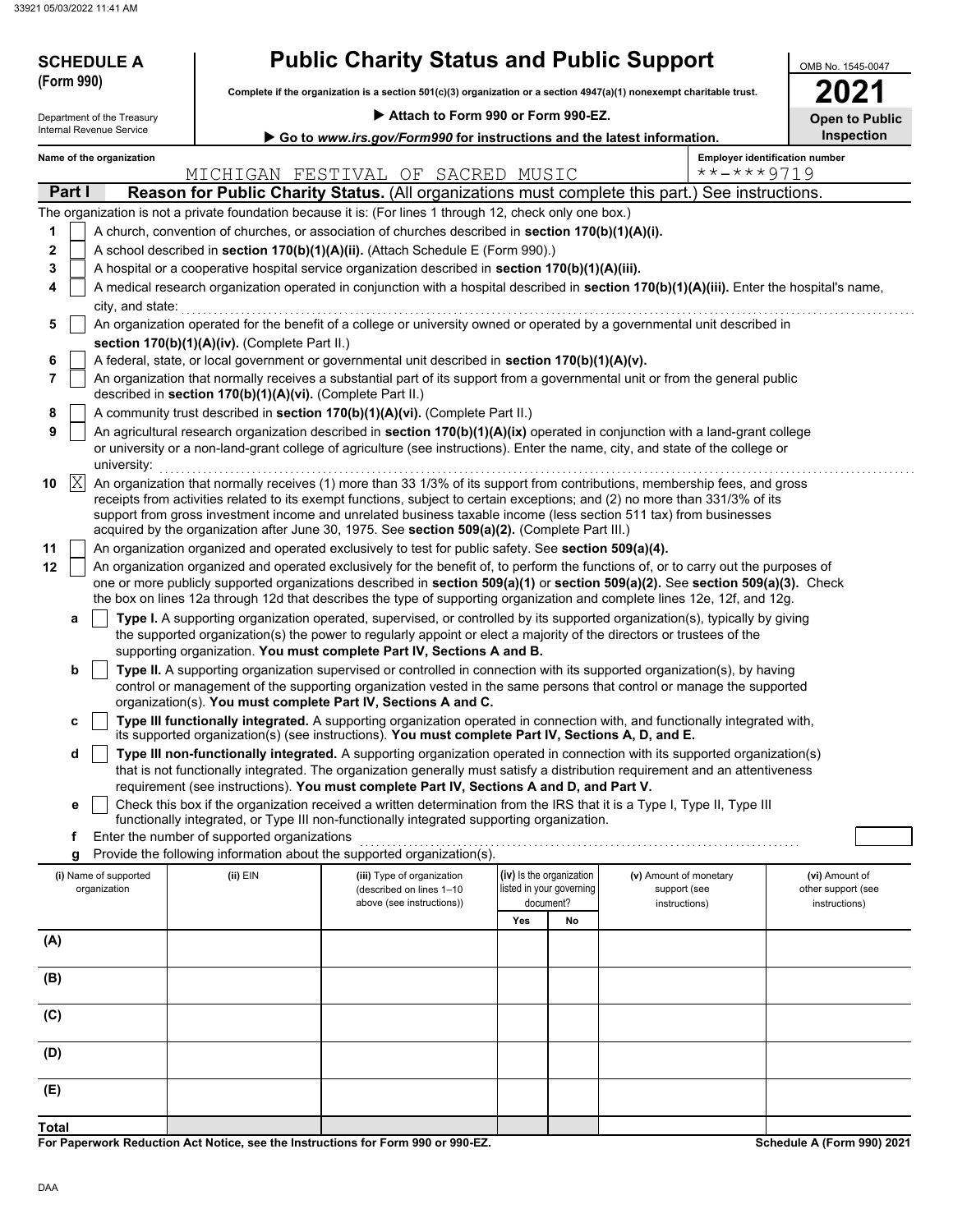Schedule A (Form 990) 2021 MICHIGAN FESTIVAL OF SACRED MUSIC \*\*-\*\*\*9719 Page **2** 

(Complete only if you checked the box on line 5, 7, or 8 of Part I or if the organization failed to qualify under **Part II Support Schedule for Organizations Described in Sections 170(b)(1)(A)(iv) and 170(b)(1)(A)(vi)** Part III. If the organization fails to qualify under the tests listed below, please complete Part III.)

|              | <b>Section A. Public Support</b>                                                                                                                                                                                                                                                                                                                                                                                                                                       |          |          |            |            |          |                            |  |  |
|--------------|------------------------------------------------------------------------------------------------------------------------------------------------------------------------------------------------------------------------------------------------------------------------------------------------------------------------------------------------------------------------------------------------------------------------------------------------------------------------|----------|----------|------------|------------|----------|----------------------------|--|--|
|              | Calendar year (or fiscal year beginning in) $\blacktriangleright$                                                                                                                                                                                                                                                                                                                                                                                                      | (a) 2017 | (b) 2018 | $(c)$ 2019 | (d) 2020   | (e) 2021 | (f) Total                  |  |  |
| 1            | Gifts, grants, contributions, and<br>membership fees received. (Do not<br>include any "unusual grants.")                                                                                                                                                                                                                                                                                                                                                               |          |          |            |            |          |                            |  |  |
| $\mathbf{2}$ | Tax revenues levied for the<br>organization's benefit and either paid<br>to or expended on its behalf                                                                                                                                                                                                                                                                                                                                                                  |          |          |            |            |          |                            |  |  |
| 3            | The value of services or facilities<br>furnished by a governmental unit to the<br>organization without charge                                                                                                                                                                                                                                                                                                                                                          |          |          |            |            |          |                            |  |  |
| 4<br>5       | Total. Add lines 1 through 3<br>The portion of total contributions by<br>each person (other than a<br>governmental unit or publicly<br>supported organization) included on<br>line 1 that exceeds 2% of the amount<br>shown on line 11, column (f)                                                                                                                                                                                                                     |          |          |            |            |          |                            |  |  |
| 6            | Public support. Subtract line 5 from line 4                                                                                                                                                                                                                                                                                                                                                                                                                            |          |          |            |            |          |                            |  |  |
|              | <b>Section B. Total Support</b>                                                                                                                                                                                                                                                                                                                                                                                                                                        |          |          |            |            |          |                            |  |  |
|              | Calendar year (or fiscal year beginning in)                                                                                                                                                                                                                                                                                                                                                                                                                            | (a) 2017 | (b) 2018 | $(c)$ 2019 | $(d)$ 2020 | (e) 2021 | (f) Total                  |  |  |
| 7            | Amounts from line 4                                                                                                                                                                                                                                                                                                                                                                                                                                                    |          |          |            |            |          |                            |  |  |
| 8            | Gross income from interest, dividends.<br>payments received on securities loans,<br>rents, royalties, and income from<br>similar sources                                                                                                                                                                                                                                                                                                                               |          |          |            |            |          |                            |  |  |
| 9            | Net income from unrelated business<br>activities, whether or not the business<br>is regularly carried on                                                                                                                                                                                                                                                                                                                                                               |          |          |            |            |          |                            |  |  |
| 10           | Other income. Do not include gain or<br>loss from the sale of capital assets<br>(Explain in Part VI.)                                                                                                                                                                                                                                                                                                                                                                  |          |          |            |            |          |                            |  |  |
| 11           | Total support. Add lines 7 through 10                                                                                                                                                                                                                                                                                                                                                                                                                                  |          |          |            |            |          |                            |  |  |
| 12           | Gross receipts from related activities, etc. (see instructions)                                                                                                                                                                                                                                                                                                                                                                                                        |          |          |            |            | 12       |                            |  |  |
| 13           | First 5 years. If the Form 990 is for the organization's first, second, third, fourth, or fifth tax year as a section 501(c)(3)                                                                                                                                                                                                                                                                                                                                        |          |          |            |            |          |                            |  |  |
|              | organization, check this box and stop here                                                                                                                                                                                                                                                                                                                                                                                                                             |          |          |            |            |          |                            |  |  |
|              | <b>Section C. Computation of Public Support Percentage</b>                                                                                                                                                                                                                                                                                                                                                                                                             |          |          |            |            |          |                            |  |  |
| 14           |                                                                                                                                                                                                                                                                                                                                                                                                                                                                        |          |          |            |            | 14       | %                          |  |  |
| 15           | Public support percentage from 2020 Schedule A, Part II, line 14                                                                                                                                                                                                                                                                                                                                                                                                       |          |          |            |            | 15       | $\%$                       |  |  |
|              | 16a 33 1/3% support test—2021. If the organization did not check the box on line 13, and line 14 is 33 1/3% or more, check this                                                                                                                                                                                                                                                                                                                                        |          |          |            |            |          |                            |  |  |
|              | box and stop here. The organization qualifies as a publicly supported organization                                                                                                                                                                                                                                                                                                                                                                                     |          |          |            |            |          |                            |  |  |
| b            | 33 1/3% support test-2020. If the organization did not check a box on line 13 or 16a, and line 15 is 33 1/3% or more, check                                                                                                                                                                                                                                                                                                                                            |          |          |            |            |          |                            |  |  |
|              | this box and stop here. The organization qualifies as a publicly supported organization                                                                                                                                                                                                                                                                                                                                                                                |          |          |            |            |          |                            |  |  |
| 17a          | 10%-facts-and-circumstances test-2021. If the organization did not check a box on line 13, 16a, or 16b, and line 14 is<br>10% or more, and if the organization meets the facts-and-circumstances test, check this box and stop here. Explain in                                                                                                                                                                                                                        |          |          |            |            |          |                            |  |  |
|              |                                                                                                                                                                                                                                                                                                                                                                                                                                                                        |          |          |            |            |          |                            |  |  |
|              | Part VI how the organization meets the facts-and-circumstances test. The organization qualifies as a publicly supported                                                                                                                                                                                                                                                                                                                                                |          |          |            |            |          |                            |  |  |
|              | organization                                                                                                                                                                                                                                                                                                                                                                                                                                                           |          |          |            |            |          |                            |  |  |
| b            | 10%-facts-and-circumstances test-2020. If the organization did not check a box on line 13, 16a, 16b, or 17a, and line                                                                                                                                                                                                                                                                                                                                                  |          |          |            |            |          |                            |  |  |
|              | 15 is 10% or more, and if the organization meets the facts-and-circumstances test, check this box and stop here. Explain                                                                                                                                                                                                                                                                                                                                               |          |          |            |            |          |                            |  |  |
|              | in Part VI how the organization meets the facts-and-circumstances test. The organization qualifies as a publicly supported                                                                                                                                                                                                                                                                                                                                             |          |          |            |            |          |                            |  |  |
|              | organization                                                                                                                                                                                                                                                                                                                                                                                                                                                           |          |          |            |            |          |                            |  |  |
| 18           | Private foundation. If the organization did not check a box on line 13, 16a, 16b, 17a, or 17b, check this box and see                                                                                                                                                                                                                                                                                                                                                  |          |          |            |            |          |                            |  |  |
|              | $\textbf{instructions} \underbrace{\hspace{1cm}}_{\hspace{1cm} \ldots \hspace{1cm} \ldots \hspace{1cm} \ldots \hspace{1cm} \ldots \hspace{1cm} \ldots \hspace{1cm} \ldots \hspace{1cm} \ldots \hspace{1cm} \ldots \hspace{1cm} \ldots \hspace{1cm} \ldots \hspace{1cm} \ldots \hspace{1cm} \ldots \hspace{1cm} \ldots \hspace{1cm} \ldots \hspace{1cm} \ldots \hspace{1cm} \ldots \hspace{1cm} \ldots \hspace{1cm} \ldots \hspace{1cm} \ldots \hspace{1cm} \ldots \hs$ |          |          |            |            |          |                            |  |  |
|              |                                                                                                                                                                                                                                                                                                                                                                                                                                                                        |          |          |            |            |          | Cahadula A (Farm 000) 2024 |  |  |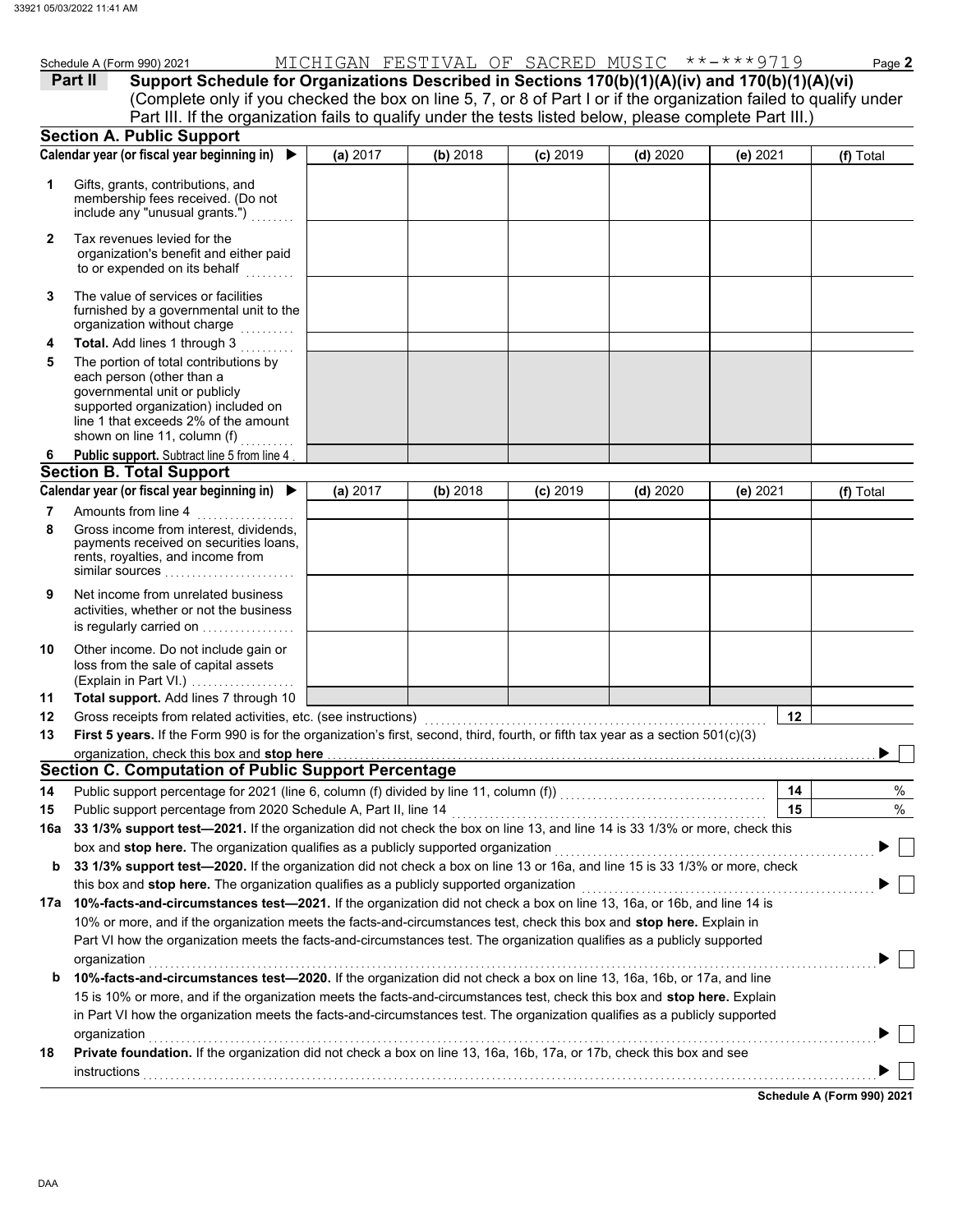#### Schedule A (Form 990) 2021 MICHIGAN FESTIVAL OF SACRED MUSIC \*\*-\*\*\*9719 Page **3**

## **Part III** Support Schedule for Organizations Described in Section 509(a)(2)

(Complete only if you checked the box on line 10 of Part I or if the organization failed to qualify under Part II. If the organization fails to qualify under the tests listed below, please complete Part II.)

|              | <b>Section A. Public Support</b>                                                                                                                                                  |          |          |            |            |          |              |
|--------------|-----------------------------------------------------------------------------------------------------------------------------------------------------------------------------------|----------|----------|------------|------------|----------|--------------|
|              | Calendar year (or fiscal year beginning in) ▶                                                                                                                                     | (a) 2017 | (b) 2018 | $(c)$ 2019 | (d) 2020   | (e) 2021 | (f) Total    |
| 1            | Gifts, grants, contributions, and membership fees<br>received. (Do not include any "unusual grants.")                                                                             | 112,180  | 101,695  | 96,083     | 90,633     | 86,961   | 487,552      |
|              |                                                                                                                                                                                   |          |          |            |            |          |              |
| $\mathbf{2}$ | Gross receipts from admissions, merchandise<br>sold or services performed, or facilities<br>furnished in any activity that is related to the<br>organization's tax-exempt purpose | 8,696    | 6,759    | 11,597     |            | 12,696   | 39,748       |
| 3            | Gross receipts from activities that are not an<br>unrelated trade or business under section 513                                                                                   |          |          |            |            |          |              |
| 4            | Tax revenues levied for the<br>organization's benefit and either paid<br>to or expended on its behalf                                                                             |          |          |            |            |          |              |
| 5            | The value of services or facilities<br>furnished by a governmental unit to the<br>organization without charge                                                                     |          |          |            |            |          |              |
| 6            | Total. Add lines 1 through 5                                                                                                                                                      | 120,876  | 108,454  | 107,680    | 90,633     | 99,657   | 527,300      |
|              | 7a Amounts included on lines 1, 2, and 3<br>received from disqualified persons                                                                                                    | 30,000   | 35,000   | 35,000     | 40,000     | 30,000   | 170,000      |
| b            | Amounts included on lines 2 and 3<br>received from other than disqualified<br>persons that exceed the greater of \$5,000<br>or 1% of the amount on line 13 for the year           | 17,100   | 20,900   | 15,000     | 9,250      |          | 62,250       |
| C            | Add lines 7a and 7b                                                                                                                                                               | 47,100   | 55,900   | 50,000     | 49,250     | 30,000   | 232,250      |
| 8            | Public support. (Subtract line 7c from<br>line $6.$ )                                                                                                                             |          |          |            |            |          | 295,050      |
|              | <b>Section B. Total Support</b>                                                                                                                                                   |          |          |            |            |          |              |
|              | Calendar year (or fiscal year beginning in)                                                                                                                                       | (a) 2017 | (b) 2018 | $(c)$ 2019 | $(d)$ 2020 | (e) 2021 | (f) Total    |
| 9            | Amounts from line 6<br>and a straightful and a straightful                                                                                                                        | 120,876  | 108,454  | 107,680    | 90,633     | 99,657   | 527,300      |
|              | <b>10a</b> Gross income from interest, dividends,<br>payments received on securities loans, rents,<br>royalties, and income from similar sources                                  |          |          |            |            |          | 14           |
|              | <b>b</b> Unrelated business taxable income (less<br>section 511 taxes) from businesses<br>acquired after June 30, 1975                                                            |          |          |            |            |          |              |
| c            | Add lines 10a and 10b                                                                                                                                                             |          |          |            |            |          | 14           |
| 11           | Net income from unrelated business<br>activities not included on line 10b, whether<br>or not the business is regularly carried on                                                 |          |          |            |            |          |              |
| 12           | Other income. Do not include gain or<br>loss from the sale of capital assets<br>(Explain in Part VI.)                                                                             |          |          |            |            |          |              |
| 13           | Total support. (Add lines 9, 10c, 11,                                                                                                                                             |          |          |            |            |          |              |
|              | and 12.)                                                                                                                                                                          | 120,881  | 108,461  | 107,682    | 90,633     | 99,657   | 527,314      |
| 14           | First 5 years. If the Form 990 is for the organization's first, second, third, fourth, or fifth tax year as a section 501(c)(3)                                                   |          |          |            |            |          |              |
|              | organization, check this box and stop here                                                                                                                                        |          |          |            |            |          |              |
|              | <b>Section C. Computation of Public Support Percentage</b>                                                                                                                        |          |          |            |            |          |              |
| 15           | Public support percentage for 2021 (line 8, column (f), divided by line 13, column (f)) [[[[[[[[[[[[[[[[[[[[[                                                                     |          |          |            |            | 15       | 55.95%       |
| 16           | Section D. Computation of Investment Income Percentage                                                                                                                            |          |          |            |            | 16       | 51.09%       |
| 17           | Investment income percentage for 2021 (line 10c, column (f), divided by line 13, column (f)) [[[[[[[[[[[[[[[[                                                                     |          |          |            |            | 17       | %            |
|              | 18 Investment income percentage from 2020 Schedule A, Part III, line 17                                                                                                           |          |          |            |            | 18       | $\%$         |
| 19а          | 33 1/3% support tests-2021. If the organization did not check the box on line 14, and line 15 is more than 33 1/3%, and line                                                      |          |          |            |            |          |              |
|              | 17 is not more than 33 1/3%, check this box and stop here. The organization qualifies as a publicly supported organization                                                        |          |          |            |            |          | $\mathbf{X}$ |
| b            | 33 1/3% support tests-2020. If the organization did not check a box on line 14 or line 19a, and line 16 is more than 33 1/3%, and                                                 |          |          |            |            |          |              |
|              | line 18 is not more than 33 1/3%, check this box and stop here. The organization qualifies as a publicly supported organization                                                   |          |          |            |            |          |              |
| 20           |                                                                                                                                                                                   |          |          |            |            |          |              |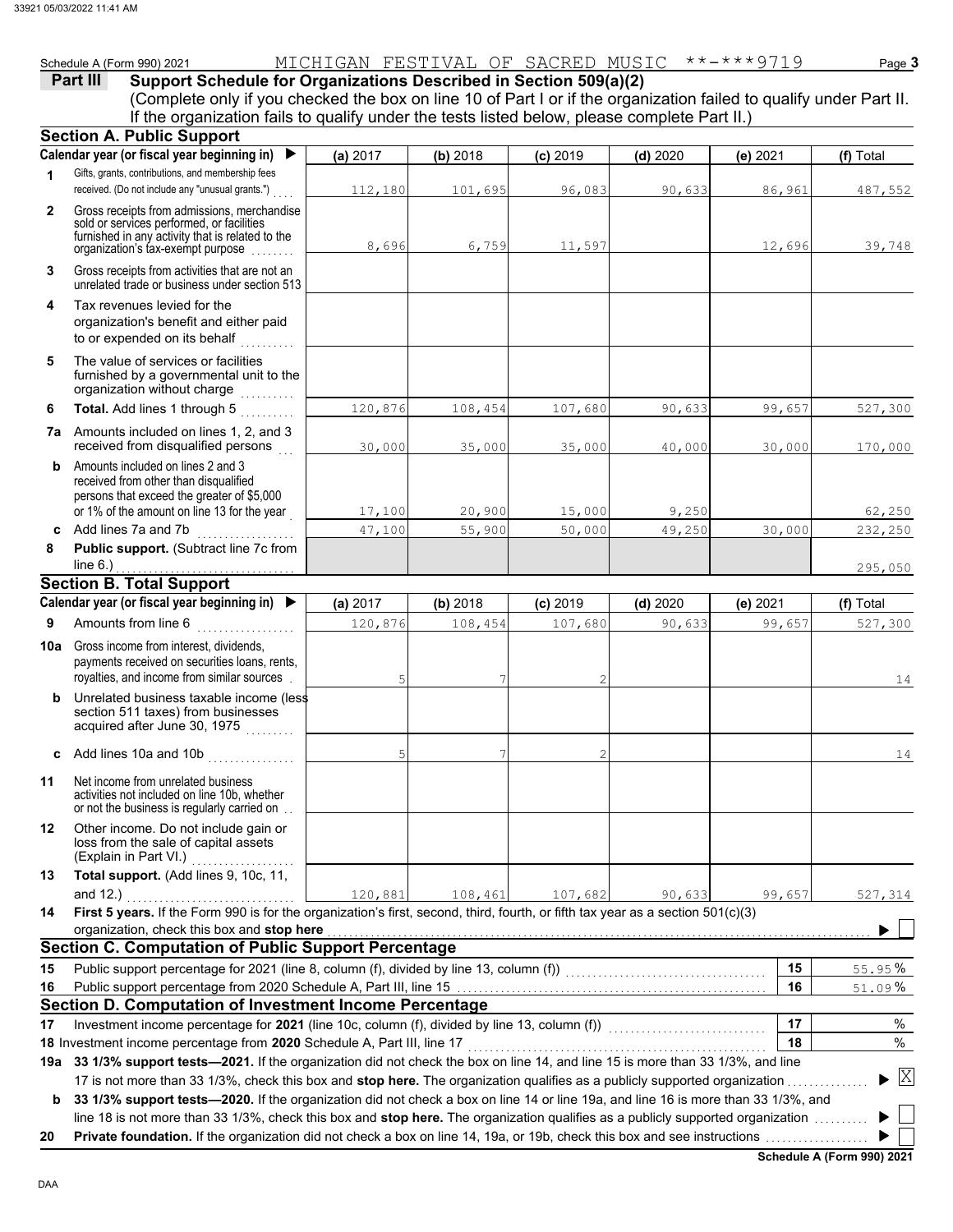#### **Part IV Supporting Organizations**

Sections A, D, and E. If you checked box 12d, Part I, complete Sections A and D, and complete Part V.) (Complete only if you checked a box in line 12 on Part I. If you checked box 12a, Part I, complete Sections A and B. If you checked box 12b, Part I, complete Sections A and C. If you checked box 12c, Part I, complete

### **Section A. All Supporting Organizations**

- Are all of the organization's supported organizations listed by name in the organization's governing documents? *If "No," describe in Part VI how the supported organizations are designated. If designated by class or purpose, describe the designation. If historic and continuing relationship, explain.* **1**
- Did the organization have any supported organization that does not have an IRS determination of status under section 509(a)(1) or (2)? *If "Yes," explain in Part VI how the organization determined that the supported organization was described in section 509(a)(1) or (2).* **2**
- **3a** Did the organization have a supported organization described in section 501(c)(4), (5), or (6)? *If "Yes," answer lines 3b and 3c below.*
- **b** Did the organization confirm that each supported organization qualified under section  $501(c)(4)$ ,  $(5)$ , or  $(6)$  and satisfied the public support tests under section 509(a)(2)? *If "Yes," describe in Part VI when and how the organization made the determination.*
- **c** Did the organization ensure that all support to such organizations was used exclusively for section  $170(c)(2)(B)$ purposes? *If "Yes," explain in Part VI what controls the organization put in place to ensure such use.*
- **4a** Was any supported organization not organized in the United States ("foreign supported organization")? *If "Yes," and if you checked box 12a or 12b in Part I, answer lines 4b and 4c below.*
- **b** Did the organization have ultimate control and discretion in deciding whether to make grants to the foreign supported organization? *If "Yes," describe in Part VI how the organization had such control and discretion despite being controlled or supervised by or in connection with its supported organizations.*
- **c** Did the organization support any foreign supported organization that does not have an IRS determination under sections 501(c)(3) and 509(a)(1) or (2)? *If "Yes," explain in Part VI what controls the organization used to ensure that all support to the foreign supported organization was used exclusively for section 170(c)(2)(B) purposes.*
- **5a** Did the organization add, substitute, or remove any supported organizations during the tax year? *If "Yes," answer lines 5b and 5c below (if applicable). Also, provide detail in Part VI, including (i) the names and EIN numbers of the supported organizations added, substituted, or removed; (ii) the reasons for each such action; (iii) the authority under the organization's organizing document authorizing such action; and (iv) how the action was accomplished (such as by amendment to the organizing document).*
- **b Type I or Type II only.** Was any added or substituted supported organization part of a class already designated in the organization's organizing document?
- **c Substitutions only.** Was the substitution the result of an event beyond the organization's control?
- **6** Did the organization provide support (whether in the form of grants or the provision of services or facilities) to anyone other than (i) its supported organizations, (ii) individuals that are part of the charitable class benefited by one or more of its supported organizations, or (iii) other supporting organizations that also support or benefit one or more of the filing organization's supported organizations? *If "Yes," provide detail in Part VI.*
- **7** Did the organization provide a grant, loan, compensation, or other similar payment to a substantial contributor (as defined in section 4958(c)(3)(C)), a family member of a substantial contributor, or a 35% controlled entity with regard to a substantial contributor? *If "Yes," complete Part I of Schedule L (Form 990).*
- **8** Did the organization make a loan to a disqualified person (as defined in section 4958) not described on line *7? If "Yes," complete Part I of Schedule L (Form 990).*
- **9a** Was the organization controlled directly or indirectly at any time during the tax year by one or more disqualified persons, as defined in section 4946 (other than foundation managers and organizations described in section 509(a)(1) or (2))? *If "Yes," provide detail in Part VI.*
- **b** Did one or more disqualified persons (as defined on line 9a) hold a controlling interest in any entity in which the supporting organization had an interest? *If "Yes," provide detail in Part VI.*
- **c** Did a disqualified person (as defined on line 9a) have an ownership interest in, or derive any personal benefit from, assets in which the supporting organization also had an interest? *If "Yes," provide detail in Part VI.*
- **10a** Was the organization subject to the excess business holdings rules of section 4943 because of section 4943(f) (regarding certain Type II supporting organizations, and all Type III non-functionally integrated supporting organizations)? *If "Yes," answer line 10b below.*
- **b** Did the organization have any excess business holdings in the tax year? *(Use Schedule C, Form 4720, to determine whether the organization had excess business holdings.)*

|                 | <b>Yes</b> | $N_{0}$ |
|-----------------|------------|---------|
| 1               |            |         |
|                 |            |         |
| 2<br>3a         |            |         |
| 3b              |            |         |
| 3c              |            |         |
| 4a              |            |         |
| 4b              |            |         |
|                 |            |         |
| 4c              |            |         |
| 5a              |            |         |
| 5b<br>5c        |            |         |
| 6<br>7          |            |         |
| 8               |            |         |
|                 |            |         |
| 9a<br>9b        |            |         |
| 9c              |            |         |
| 10a             |            |         |
| 10 <sub>b</sub> |            |         |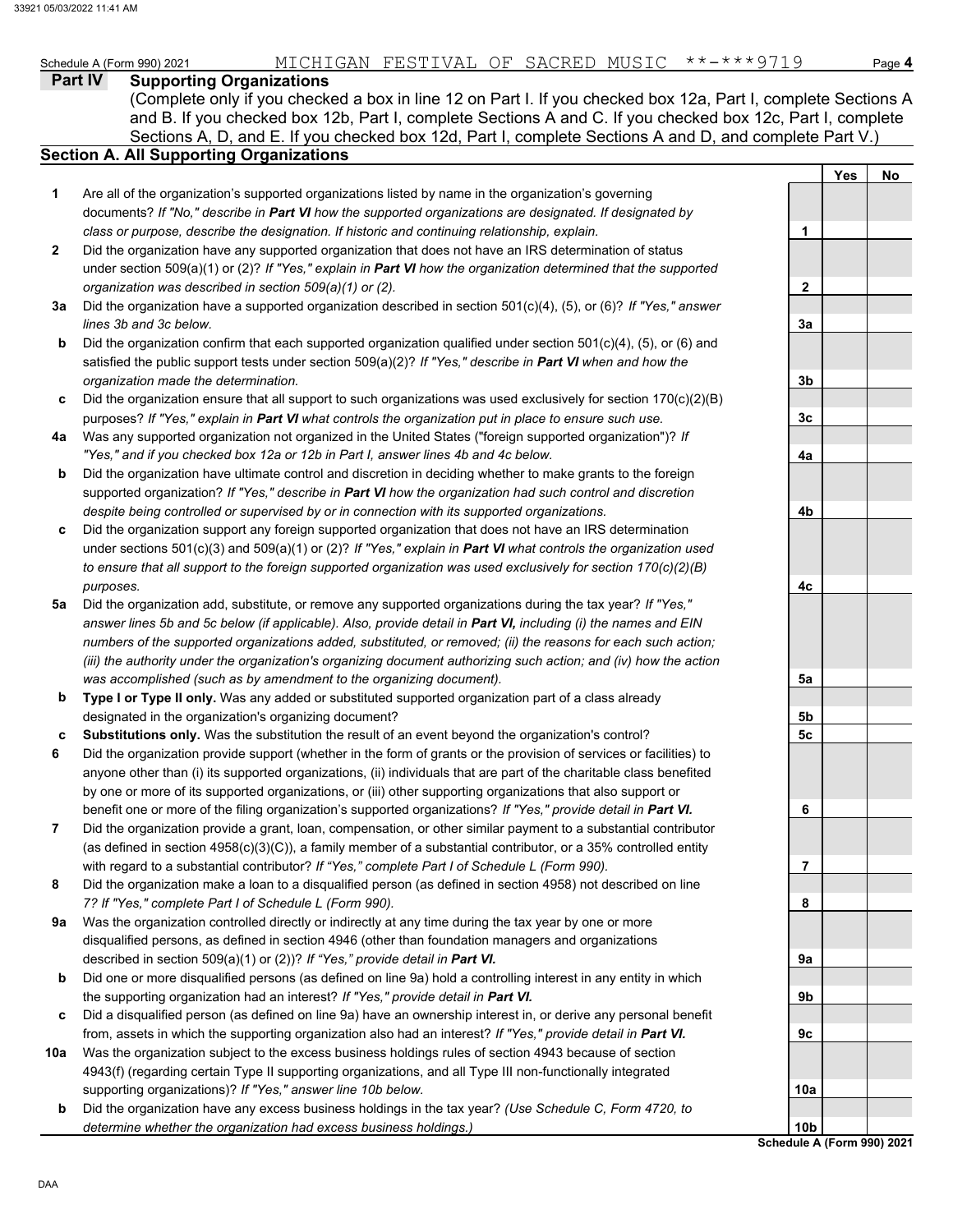|                   | Part IV<br><b>Supporting Organizations (continued)</b>                                                                                                                                                                                                                                                                                                                                                                                                                                                                                                                                                                                                                                                                                                                                                                                                                                                                                                                                                                                                                                                                                                                                                                              |                   |            |           |
|-------------------|-------------------------------------------------------------------------------------------------------------------------------------------------------------------------------------------------------------------------------------------------------------------------------------------------------------------------------------------------------------------------------------------------------------------------------------------------------------------------------------------------------------------------------------------------------------------------------------------------------------------------------------------------------------------------------------------------------------------------------------------------------------------------------------------------------------------------------------------------------------------------------------------------------------------------------------------------------------------------------------------------------------------------------------------------------------------------------------------------------------------------------------------------------------------------------------------------------------------------------------|-------------------|------------|-----------|
|                   |                                                                                                                                                                                                                                                                                                                                                                                                                                                                                                                                                                                                                                                                                                                                                                                                                                                                                                                                                                                                                                                                                                                                                                                                                                     |                   | <b>Yes</b> | <b>No</b> |
| 11                | Has the organization accepted a gift or contribution from any of the following persons?                                                                                                                                                                                                                                                                                                                                                                                                                                                                                                                                                                                                                                                                                                                                                                                                                                                                                                                                                                                                                                                                                                                                             |                   |            |           |
| a                 | A person who directly or indirectly controls, either alone or together with persons described on lines 11b and                                                                                                                                                                                                                                                                                                                                                                                                                                                                                                                                                                                                                                                                                                                                                                                                                                                                                                                                                                                                                                                                                                                      |                   |            |           |
|                   | 11c below, the governing body of a supported organization?                                                                                                                                                                                                                                                                                                                                                                                                                                                                                                                                                                                                                                                                                                                                                                                                                                                                                                                                                                                                                                                                                                                                                                          | 11a               |            |           |
| b                 | A family member of a person described on line 11a above?                                                                                                                                                                                                                                                                                                                                                                                                                                                                                                                                                                                                                                                                                                                                                                                                                                                                                                                                                                                                                                                                                                                                                                            | 11 <sub>b</sub>   |            |           |
|                   | c A 35% controlled entity of a person described on line 11a or 11b above? If "Yes" to line 11a, 11b, or 11c,                                                                                                                                                                                                                                                                                                                                                                                                                                                                                                                                                                                                                                                                                                                                                                                                                                                                                                                                                                                                                                                                                                                        |                   |            |           |
|                   | provide detail in <b>Part VI.</b>                                                                                                                                                                                                                                                                                                                                                                                                                                                                                                                                                                                                                                                                                                                                                                                                                                                                                                                                                                                                                                                                                                                                                                                                   | 11 <sub>c</sub>   |            |           |
|                   | <b>Section B. Type I Supporting Organizations</b>                                                                                                                                                                                                                                                                                                                                                                                                                                                                                                                                                                                                                                                                                                                                                                                                                                                                                                                                                                                                                                                                                                                                                                                   |                   |            |           |
|                   |                                                                                                                                                                                                                                                                                                                                                                                                                                                                                                                                                                                                                                                                                                                                                                                                                                                                                                                                                                                                                                                                                                                                                                                                                                     |                   | <b>Yes</b> | No        |
| 1<br>$\mathbf{2}$ | Did the governing body, members of the governing body, officers acting in their official capacity, or membership of one or<br>more supported organizations have the power to regularly appoint or elect at least a majority of the organization's officers,<br>directors, or trustees at all times during the tax year? If "No," describe in <b>Part VI</b> how the supported organization(s)<br>effectively operated, supervised, or controlled the organization's activities. If the organization had more than one supported<br>organization, describe how the powers to appoint and/or remove officers, directors, or trustees were allocated among the<br>supported organizations and what conditions or restrictions, if any, applied to such powers during the tax year.<br>Did the organization operate for the benefit of any supported organization other than the supported<br>organization(s) that operated, supervised, or controlled the supporting organization? If "Yes," explain in Part<br>VI how providing such benefit carried out the purposes of the supported organization(s) that operated,<br>supervised, or controlled the supporting organization.<br><b>Section C. Type II Supporting Organizations</b> | 1<br>$\mathbf{2}$ |            |           |
|                   |                                                                                                                                                                                                                                                                                                                                                                                                                                                                                                                                                                                                                                                                                                                                                                                                                                                                                                                                                                                                                                                                                                                                                                                                                                     |                   | <b>Yes</b> | No        |
| 1                 | Were a majority of the organization's directors or trustees during the tax year also a majority of the directors                                                                                                                                                                                                                                                                                                                                                                                                                                                                                                                                                                                                                                                                                                                                                                                                                                                                                                                                                                                                                                                                                                                    |                   |            |           |
|                   | or trustees of each of the organization's supported organization(s)? If "No," describe in Part VI how control                                                                                                                                                                                                                                                                                                                                                                                                                                                                                                                                                                                                                                                                                                                                                                                                                                                                                                                                                                                                                                                                                                                       |                   |            |           |
|                   | or management of the supporting organization was vested in the same persons that controlled or managed                                                                                                                                                                                                                                                                                                                                                                                                                                                                                                                                                                                                                                                                                                                                                                                                                                                                                                                                                                                                                                                                                                                              |                   |            |           |

| the supported organization(s).                   |  |
|--------------------------------------------------|--|
| Section D. All Type III Supporting Organizations |  |

|                |                                                                                                                        |   | Yes |  |
|----------------|------------------------------------------------------------------------------------------------------------------------|---|-----|--|
| 1              | Did the organization provide to each of its supported organizations, by the last day of the fifth month of the         |   |     |  |
|                | organization's tax year, (i) a written notice describing the type and amount of support provided during the prior tax  |   |     |  |
|                | year, (ii) a copy of the Form 990 that was most recently filed as of the date of notification, and (iii) copies of the |   |     |  |
|                | organization's governing documents in effect on the date of notification, to the extent not previously provided?       |   |     |  |
| $\overline{2}$ | Were any of the organization's officers, directors, or trustees either (i) appointed or elected by the supported       |   |     |  |
|                | organization(s) or (ii) serving on the governing body of a supported organization? If "No," explain in Part VI how     |   |     |  |
|                | the organization maintained a close and continuous working relationship with the supported organization(s).            | າ |     |  |
| 3              | By reason of the relationship described on line 2, above, did the organization's supported organizations have          |   |     |  |
|                | a significant voice in the organization's investment policies and in directing the use of the organization's           |   |     |  |
|                | income or assets at all times during the tax year? If "Yes," describe in Part VI the role the organization's           |   |     |  |
|                | supported organizations played in this regard.                                                                         | 3 |     |  |

#### **Section E. Type III Functionally Integrated Supporting Organizations**

| Check the box next to the method that the organization used to satisfy the Integral Part Test during the year (see instructions). |  |  |
|-----------------------------------------------------------------------------------------------------------------------------------|--|--|
|                                                                                                                                   |  |  |

- The organization satisfied the Activities Test. *Complete line 2 below.* **a**
- The organization is the parent of each of its supported organizations. *Complete line 3 below.* **b**

|  |  | $z$   The organization supported a governmental entity. Describe in Part VI how you supported a governmental entity (see instructions). |
|--|--|-----------------------------------------------------------------------------------------------------------------------------------------|
|  |  |                                                                                                                                         |
|  |  |                                                                                                                                         |

- **2** Activities Test. *Answer lines 2a and 2b below.*
- **a** Did substantially all of the organization's activities during the tax year directly further the exempt purposes of the supported organization(s) to which the organization was responsive? *If "Yes," then in Part VI identify those supported organizations and explain how these activities directly furthered their exempt purposes, how the organization was responsive to those supported organizations, and how the organization determined that these activities constituted substantially all of its activities.*
- **b** Did the activities described on line 2a, above, constitute activities that, but for the organization's involvement, one or more of the organization's supported organization(s) would have been engaged in? *If "Yes," explain in Part VI the reasons for the organization's position that its supported organization(s) would have engaged in these activities but for the organization's involvement.*
- **3** Parent of Supported Organizations. *Answer lines 3a and 3b below.*
	- **a** Did the organization have the power to regularly appoint or elect a majority of the officers, directors, or trustees of each of the supported organizations? *If "Yes" or "No," provide details in Part VI.*
- DAA **Schedule A (Form 990) 2021 b** Did the organization exercise a substantial degree of direction over the policies, programs, and activities of each of its supported organizations? *If "Yes," describe in Part VI the role played by the organization in this regard.*

**2a**

**2b**

**3a**

**3b**

**Yes No**

**1**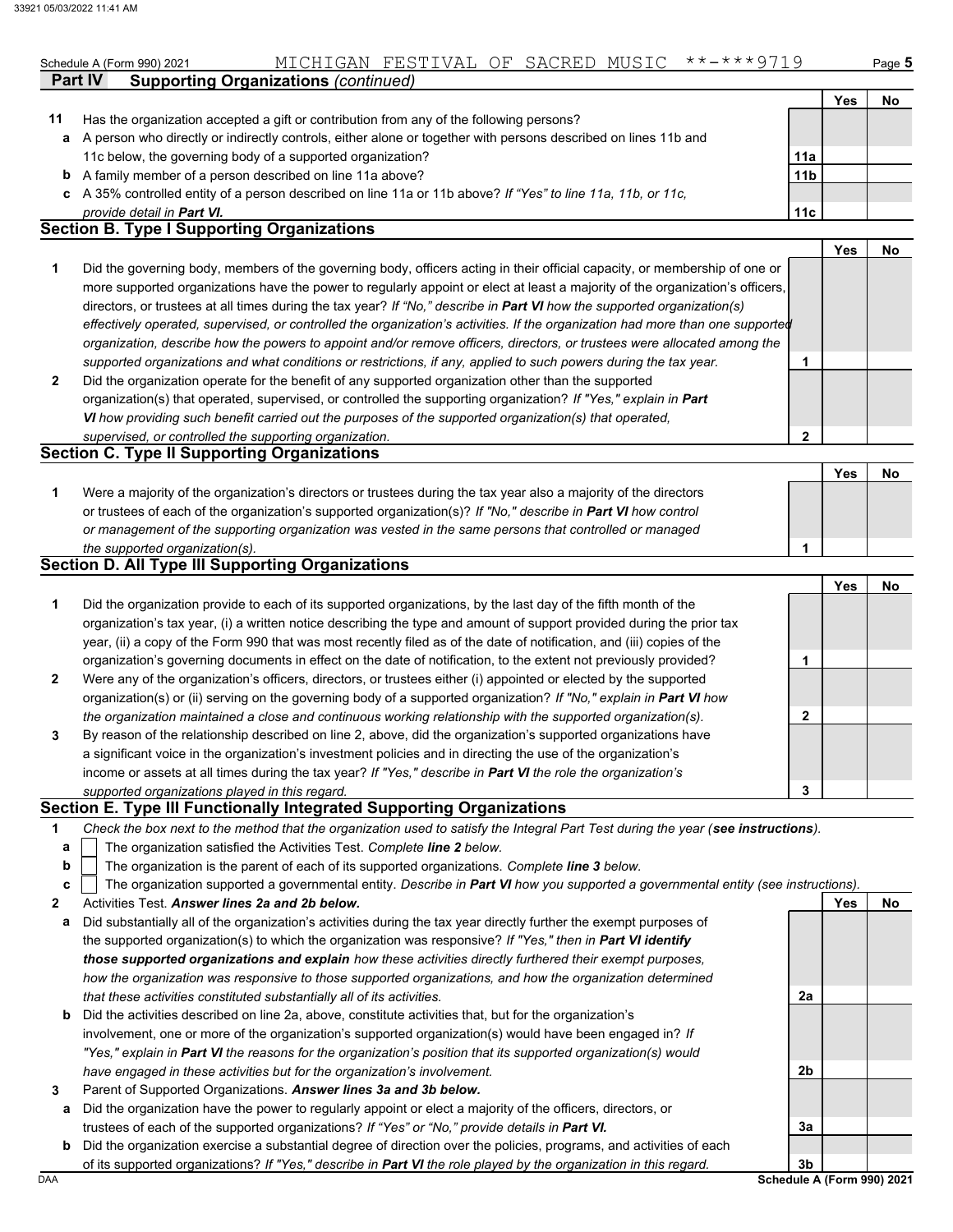| MICHIGAN FESTIVAL OF SACRED MUSIC **-***9719<br>Schedule A (Form 990) 2021                                                                                                                                                           |                |                | Page 6                         |
|--------------------------------------------------------------------------------------------------------------------------------------------------------------------------------------------------------------------------------------|----------------|----------------|--------------------------------|
| Type III Non-Functionally Integrated 509(a)(3) Supporting Organizations<br>Part V<br>Check here if the organization satisfied the Integral Part Test as a qualifying trust on Nov. 20, 1970 (explain in Part VI). See<br>$\mathbf 1$ |                |                |                                |
|                                                                                                                                                                                                                                      |                |                |                                |
| instructions. All other Type III non-functionally integrated supporting organizations must complete Sections A through E.                                                                                                            |                |                |                                |
| Section A - Adjusted Net Income                                                                                                                                                                                                      |                | (A) Prior Year | (B) Current Year               |
|                                                                                                                                                                                                                                      |                |                | (optional)                     |
| Net short-term capital gain<br>1                                                                                                                                                                                                     | 1              |                |                                |
| Recoveries of prior-year distributions<br>$\mathbf{2}$                                                                                                                                                                               | $\mathbf{2}$   |                |                                |
| Other gross income (see instructions)<br>3                                                                                                                                                                                           | 3              |                |                                |
| 4<br>Add lines 1 through 3.                                                                                                                                                                                                          | 4              |                |                                |
| Depreciation and depletion<br>5                                                                                                                                                                                                      | 5              |                |                                |
| Portion of operating expenses paid or incurred for production or collection<br>6                                                                                                                                                     |                |                |                                |
| of gross income or for management, conservation, or maintenance of                                                                                                                                                                   |                |                |                                |
| property held for production of income (see instructions)                                                                                                                                                                            | 6              |                |                                |
| $\mathbf{7}$<br>Other expenses (see instructions)                                                                                                                                                                                    | 7              |                |                                |
| Adjusted Net Income (subtract lines 5, 6, and 7 from line 4)<br>8                                                                                                                                                                    | 8              |                |                                |
| <b>Section B - Minimum Asset Amount</b>                                                                                                                                                                                              |                | (A) Prior Year | (B) Current Year<br>(optional) |
| Aggregate fair market value of all non-exempt-use assets (see<br>1                                                                                                                                                                   |                |                |                                |
| instructions for short tax year or assets held for part of year):                                                                                                                                                                    |                |                |                                |
| a Average monthly value of securities                                                                                                                                                                                                | 1a             |                |                                |
| <b>b</b> Average monthly cash balances                                                                                                                                                                                               | 1b             |                |                                |
| c Fair market value of other non-exempt-use assets                                                                                                                                                                                   | 1c             |                |                                |
| d Total (add lines 1a, 1b, and 1c)                                                                                                                                                                                                   | 1d             |                |                                |
| e Discount claimed for blockage or other factors                                                                                                                                                                                     |                |                |                                |
| (explain in detail in Part VI):                                                                                                                                                                                                      |                |                |                                |
| 2 Acquisition indebtedness applicable to non-exempt-use assets                                                                                                                                                                       | 2              |                |                                |
| Subtract line 2 from line 1d.<br>3                                                                                                                                                                                                   | 3              |                |                                |
| Cash deemed held for exempt use. Enter 0.015 of line 3 (for greater amount,<br>4                                                                                                                                                     |                |                |                                |
| see instructions).                                                                                                                                                                                                                   | 4              |                |                                |
| 5<br>Net value of non-exempt-use assets (subtract line 4 from line 3)                                                                                                                                                                | 5              |                |                                |
| Multiply line 5 by 0.035.<br>6                                                                                                                                                                                                       | 6              |                |                                |
| $\mathbf{7}$<br>Recoveries of prior-year distributions                                                                                                                                                                               | $\overline{7}$ |                |                                |
| Minimum Asset Amount (add line 7 to line 6)<br>8                                                                                                                                                                                     | 8              |                |                                |
| Section C - Distributable Amount                                                                                                                                                                                                     |                |                | <b>Current Year</b>            |
| Adjusted net income for prior year (from Section A, line 8, column A)<br>1                                                                                                                                                           | 1              |                |                                |
| $\mathbf{2}$<br>Enter 0.85 of line 1.                                                                                                                                                                                                | $\mathbf 2$    |                |                                |
| 3<br>Minimum asset amount for prior year (from Section B, line 8, column A)                                                                                                                                                          | 3              |                |                                |
| Enter greater of line 2 or line 3.<br>4                                                                                                                                                                                              | 4              |                |                                |
| Income tax imposed in prior year<br>5                                                                                                                                                                                                | 5              |                |                                |
| <b>Distributable Amount.</b> Subtract line 5 from line 4, unless subject to<br>6                                                                                                                                                     |                |                |                                |
| emergency temporary reduction (see instructions).                                                                                                                                                                                    | 6              |                |                                |

**7** (see instructions). Check here if the current year is the organization's first as a non-functionally integrated Type III supporting organization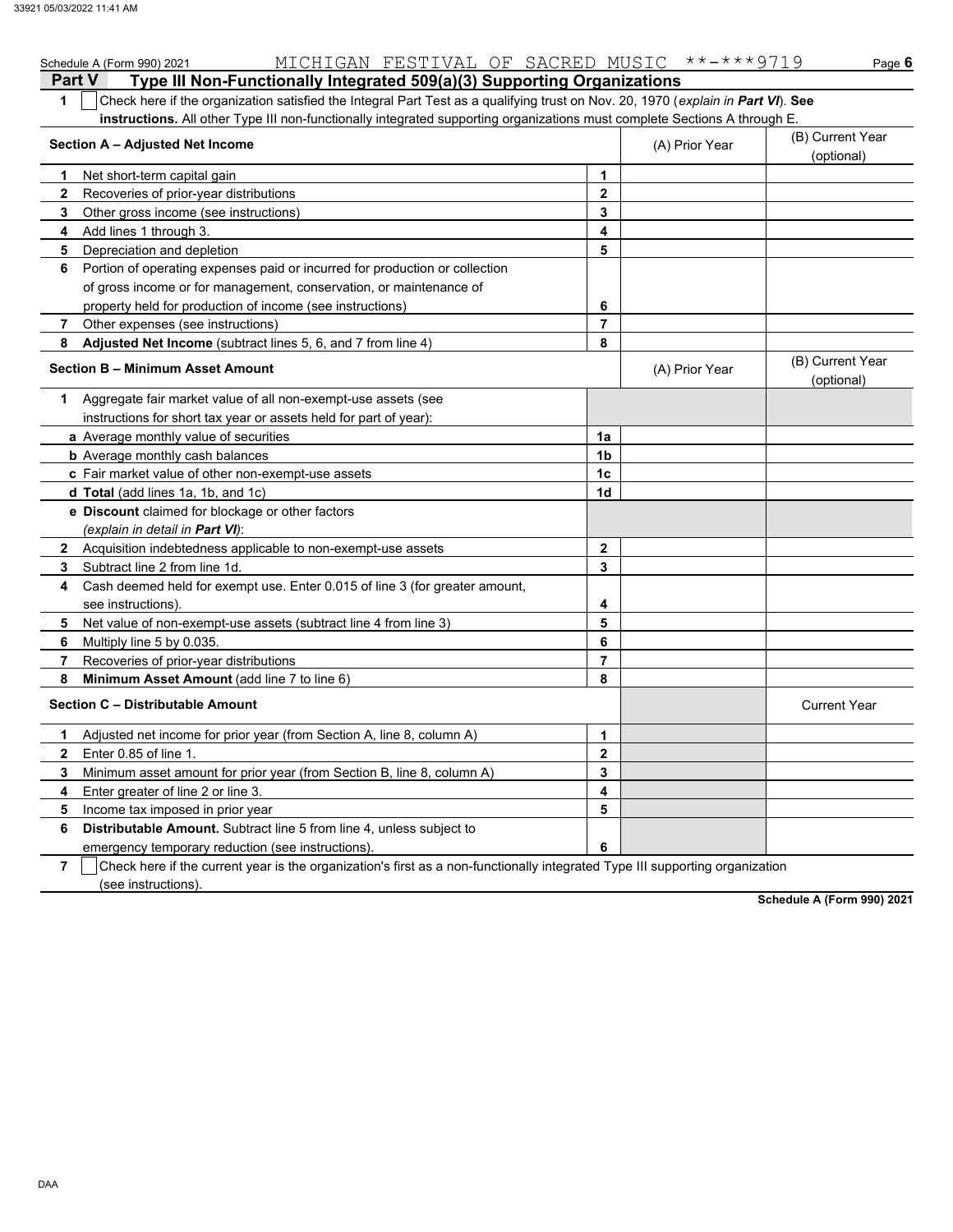#### Schedule A (Form 990) 2021 MICHIGAN FESTIVAL OF SACRED MUSIC \*\*-\*\*\*9719 Page **7 Part V Type III Non-Functionally Integrated 509(a)(3) Supporting Organizations** *(continued)* **Section D – Distributions Current Year 1 2 3 4 5 6 7 8 9 10** Amounts paid to supported organizations to accomplish exempt purposes Amounts paid to perform activity that directly furthers exempt purposes of supported organizations, in excess of income from activity Administrative expenses paid to accomplish exempt purposes of supported organizations Amounts paid to acquire exempt-use assets Qualified set-aside amounts (prior IRS approval required—*provide details in Part VI*) Other distributions (*describe in Part VI*). See instructions. **Total annual distributions.** Add lines 1 through 6. Distributions to attentive supported organizations to which the organization is responsive (*provide details in Part VI*). See instructions. Distributable amount for 2021 from Section C, line 6 Line 8 amount divided by line 9 amount **Section E – Distribution Allocations** (see instructions) **Excess Distributions (i) (ii) Underdistributions Pre-2021 (iii) Distributable Amount for 2021 3 2 1 a** From 2016 . . . . . . . . . . . . . . . . . . . . . . . . . . . . . . . **b c** Distributable amount for 2021 from Section C, line 6 Underdistributions, if any, for years prior to 2021 (reasonable cause required–*explain in Part VI*). See Excess distributions carryover, if any, to 2021 From 2018 . . . . . . . . . . . . . . . . . . . . . . . . . . . . . . . From 2017 . . . . . . . . . . . . . . . . . . . . . . . . . . . . . . . instructions.

|   | <b>b</b> From 2017                                           |  |                            |
|---|--------------------------------------------------------------|--|----------------------------|
|   |                                                              |  |                            |
|   | d From 2019                                                  |  |                            |
|   | e From 2020<br>. <u>.</u>                                    |  |                            |
|   | f Total of lines 3a through 3e                               |  |                            |
|   | g Applied to underdistributions of prior years               |  |                            |
|   | h Applied to 2021 distributable amount                       |  |                            |
|   | Carryover from 2016 not applied (see instructions)           |  |                            |
|   | Remainder. Subtract lines 3g, 3h, and 3i from line 3f.       |  |                            |
| 4 | Distributions for 2021 from                                  |  |                            |
|   | Section D, line 7:<br>\$                                     |  |                            |
|   | a Applied to underdistributions of prior years               |  |                            |
|   | <b>b</b> Applied to 2021 distributable amount                |  |                            |
|   | c Remainder. Subtract lines 4a and 4b from line 4.           |  |                            |
| 5 | Remaining underdistributions for years prior to 2021, if     |  |                            |
|   | any. Subtract lines 3g and 4a from line 2. For result        |  |                            |
|   | greater than zero, explain in Part VI. See instructions.     |  |                            |
| 6 | Remaining underdistributions for 2021 Subtract lines 3h      |  |                            |
|   | and 4b from line 1. For result greater than zero, explain in |  |                            |
|   | <b>Part VI.</b> See instructions.                            |  |                            |
| 7 | Excess distributions carryover to 2022. Add lines 3j         |  |                            |
|   | and 4c.                                                      |  |                            |
| 8 | Breakdown of line 7:                                         |  |                            |
|   | a Excess from 2017                                           |  |                            |
|   | <b>b</b> Excess from 2018                                    |  |                            |
|   | <b>c</b> Excess from 2019                                    |  |                            |
|   | d Excess from 2020                                           |  |                            |
|   | e Excess from 2021                                           |  |                            |
|   |                                                              |  | Schedule A (Form 990) 2021 |

DAA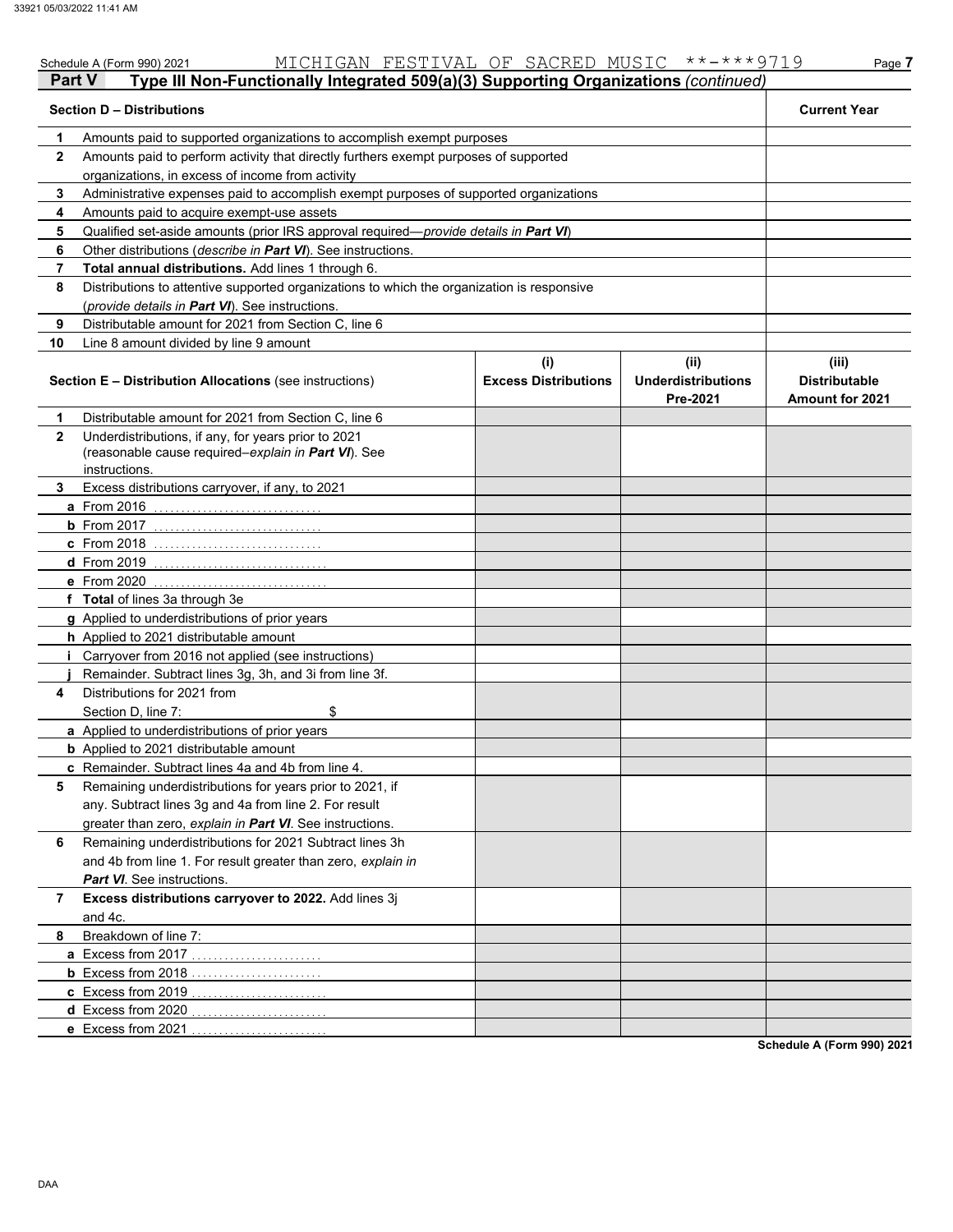| Schedule A (Form 990) 2021 |                                                                                                |  | MICHIGAN FESTIVAL OF SACRED MUSIC **-***9719 | Page 8                                                                                                                                                                                                                                                                                                                                                                                                                                                                                    |  |
|----------------------------|------------------------------------------------------------------------------------------------|--|----------------------------------------------|-------------------------------------------------------------------------------------------------------------------------------------------------------------------------------------------------------------------------------------------------------------------------------------------------------------------------------------------------------------------------------------------------------------------------------------------------------------------------------------------|--|
| Part VI                    | lines 2, 5, and 6. Also complete this part for any additional information. (See instructions.) |  |                                              | Supplemental Information. Provide the explanations required by Part II, line 10; Part II, line 17a or 17b; Part<br>III, line 12; Part IV, Section A, lines 1, 2, 3b, 3c, 4b, 4c, 5a, 6, 9a, 9b, 9c, 11a, 11b, and 11c; Part IV, Section<br>B, lines 1 and 2; Part IV, Section C, line 1; Part IV, Section D, lines 2 and 3; Part IV, Section E, lines 1c, 2a, 2b,<br>3a, and 3b; Part V, line 1; Part V, Section B, line 1e; Part V, Section D, lines 5, 6, and 8; and Part V, Section E, |  |
|                            |                                                                                                |  |                                              |                                                                                                                                                                                                                                                                                                                                                                                                                                                                                           |  |
|                            |                                                                                                |  |                                              |                                                                                                                                                                                                                                                                                                                                                                                                                                                                                           |  |
|                            |                                                                                                |  |                                              |                                                                                                                                                                                                                                                                                                                                                                                                                                                                                           |  |
|                            |                                                                                                |  |                                              |                                                                                                                                                                                                                                                                                                                                                                                                                                                                                           |  |
|                            |                                                                                                |  |                                              |                                                                                                                                                                                                                                                                                                                                                                                                                                                                                           |  |
|                            |                                                                                                |  |                                              |                                                                                                                                                                                                                                                                                                                                                                                                                                                                                           |  |
|                            |                                                                                                |  |                                              |                                                                                                                                                                                                                                                                                                                                                                                                                                                                                           |  |
|                            |                                                                                                |  |                                              |                                                                                                                                                                                                                                                                                                                                                                                                                                                                                           |  |
|                            |                                                                                                |  |                                              |                                                                                                                                                                                                                                                                                                                                                                                                                                                                                           |  |
|                            |                                                                                                |  |                                              |                                                                                                                                                                                                                                                                                                                                                                                                                                                                                           |  |
|                            |                                                                                                |  |                                              |                                                                                                                                                                                                                                                                                                                                                                                                                                                                                           |  |
|                            |                                                                                                |  |                                              |                                                                                                                                                                                                                                                                                                                                                                                                                                                                                           |  |
|                            |                                                                                                |  |                                              |                                                                                                                                                                                                                                                                                                                                                                                                                                                                                           |  |
|                            |                                                                                                |  |                                              |                                                                                                                                                                                                                                                                                                                                                                                                                                                                                           |  |
|                            |                                                                                                |  |                                              |                                                                                                                                                                                                                                                                                                                                                                                                                                                                                           |  |
|                            |                                                                                                |  |                                              |                                                                                                                                                                                                                                                                                                                                                                                                                                                                                           |  |
|                            |                                                                                                |  |                                              |                                                                                                                                                                                                                                                                                                                                                                                                                                                                                           |  |
|                            |                                                                                                |  |                                              |                                                                                                                                                                                                                                                                                                                                                                                                                                                                                           |  |
|                            |                                                                                                |  |                                              |                                                                                                                                                                                                                                                                                                                                                                                                                                                                                           |  |
|                            |                                                                                                |  |                                              |                                                                                                                                                                                                                                                                                                                                                                                                                                                                                           |  |
|                            |                                                                                                |  |                                              |                                                                                                                                                                                                                                                                                                                                                                                                                                                                                           |  |
|                            |                                                                                                |  |                                              |                                                                                                                                                                                                                                                                                                                                                                                                                                                                                           |  |
|                            |                                                                                                |  |                                              |                                                                                                                                                                                                                                                                                                                                                                                                                                                                                           |  |
|                            |                                                                                                |  |                                              |                                                                                                                                                                                                                                                                                                                                                                                                                                                                                           |  |
|                            |                                                                                                |  |                                              |                                                                                                                                                                                                                                                                                                                                                                                                                                                                                           |  |
|                            |                                                                                                |  |                                              |                                                                                                                                                                                                                                                                                                                                                                                                                                                                                           |  |
|                            |                                                                                                |  |                                              |                                                                                                                                                                                                                                                                                                                                                                                                                                                                                           |  |
|                            |                                                                                                |  |                                              |                                                                                                                                                                                                                                                                                                                                                                                                                                                                                           |  |
|                            |                                                                                                |  |                                              |                                                                                                                                                                                                                                                                                                                                                                                                                                                                                           |  |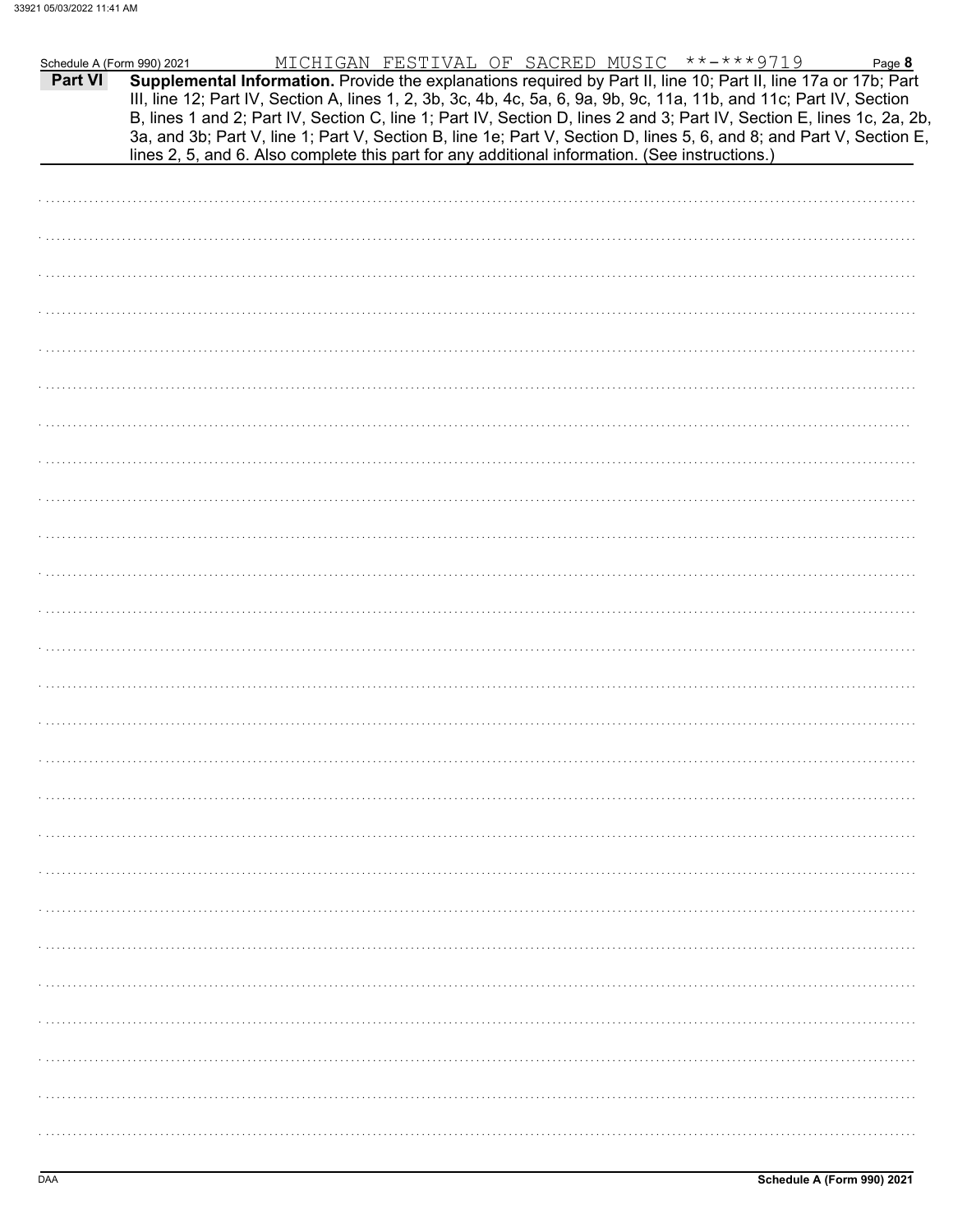| <b>Schedule B</b>                                                                  | <b>Schedule of Contributors</b>                                                                                                                                                                                                                                                                                                                                                                                                                                                                             |              | OMB No. 1545-0047                     |  |  |  |  |  |
|------------------------------------------------------------------------------------|-------------------------------------------------------------------------------------------------------------------------------------------------------------------------------------------------------------------------------------------------------------------------------------------------------------------------------------------------------------------------------------------------------------------------------------------------------------------------------------------------------------|--------------|---------------------------------------|--|--|--|--|--|
| (Form 990)<br>Department of the Treasury<br>Internal Revenue Service               | Attach to Form 990 or Form 990-PF.<br>Go to www.irs.gov/Form990 for the latest information.                                                                                                                                                                                                                                                                                                                                                                                                                 |              |                                       |  |  |  |  |  |
| Name of the organization                                                           |                                                                                                                                                                                                                                                                                                                                                                                                                                                                                                             |              | <b>Employer identification number</b> |  |  |  |  |  |
| Organization type (check one):                                                     | MICHIGAN FESTIVAL OF SACRED MUSIC                                                                                                                                                                                                                                                                                                                                                                                                                                                                           | $******9719$ |                                       |  |  |  |  |  |
| Filers of:                                                                         | Section:                                                                                                                                                                                                                                                                                                                                                                                                                                                                                                    |              |                                       |  |  |  |  |  |
| Form 990 or 990-EZ                                                                 | 3 ) (enter number) organization<br>ΙXΙ<br>501(c)(                                                                                                                                                                                                                                                                                                                                                                                                                                                           |              |                                       |  |  |  |  |  |
| $4947(a)(1)$ nonexempt charitable trust <b>not</b> treated as a private foundation |                                                                                                                                                                                                                                                                                                                                                                                                                                                                                                             |              |                                       |  |  |  |  |  |
|                                                                                    | 527 political organization                                                                                                                                                                                                                                                                                                                                                                                                                                                                                  |              |                                       |  |  |  |  |  |
| Form 990-PF                                                                        | $501(c)(3)$ exempt private foundation                                                                                                                                                                                                                                                                                                                                                                                                                                                                       |              |                                       |  |  |  |  |  |
|                                                                                    | 4947(a)(1) nonexempt charitable trust treated as a private foundation                                                                                                                                                                                                                                                                                                                                                                                                                                       |              |                                       |  |  |  |  |  |
|                                                                                    | 501(c)(3) taxable private foundation                                                                                                                                                                                                                                                                                                                                                                                                                                                                        |              |                                       |  |  |  |  |  |
|                                                                                    |                                                                                                                                                                                                                                                                                                                                                                                                                                                                                                             |              |                                       |  |  |  |  |  |
| instructions.                                                                      | Check if your organization is covered by the General Rule or a Special Rule.<br><b>Note:</b> Only a section 501(c)(7), (8), or (10) organization can check boxes for both the General Rule and a Special Rule. See                                                                                                                                                                                                                                                                                          |              |                                       |  |  |  |  |  |
| <b>General Rule</b>                                                                |                                                                                                                                                                                                                                                                                                                                                                                                                                                                                                             |              |                                       |  |  |  |  |  |
| ΙXΙ<br>contributor's total contributions.                                          | For an organization filing Form 990, 990-EZ, or 990-PF that received, during the year, contributions totaling \$5,000<br>or more (in money or property) from any one contributor. Complete Parts I and II. See instructions for determining a                                                                                                                                                                                                                                                               |              |                                       |  |  |  |  |  |
| <b>Special Rules</b>                                                               |                                                                                                                                                                                                                                                                                                                                                                                                                                                                                                             |              |                                       |  |  |  |  |  |
|                                                                                    | For an organization described in section 501(c)(3) filing Form 990 or 990-EZ that met the 33 <sup>1</sup> /3% support test of the<br>regulations under sections 509(a)(1) and 170(b)(1)(A)(vi), that checked Schedule A (Form 990), Part II, line 13, 16a, or<br>16b, and that received from any one contributor, during the year, total contributions of the greater of (1) \$5,000; or<br>(2) 2% of the amount on (i) Form 990, Part VIII, line 1h; or (ii) Form 990-EZ, line 1. Complete Parts I and II. |              |                                       |  |  |  |  |  |
|                                                                                    | $(10)$ $(11)$ $(11)$ $(11)$ $(0)$ $(10)$ $(11)$ $(11)$ $(11)$ $(11)$ $(0)$ $(0)$ $(0)$ $(0)$ $(0)$ $(0)$ $(0)$ $(0)$ $(0)$ $(0)$ $(0)$ $(0)$ $(0)$ $(0)$ $(0)$ $(0)$ $(0)$ $(0)$ $(0)$ $(0)$ $(0)$ $(0)$ $(0)$ $(0)$ $(0)$ $($                                                                                                                                                                                                                                                                              |              |                                       |  |  |  |  |  |

literary, or educational purposes, or for the prevention of cruelty to children or animals. Complete Parts I (entering  $\vert\,\,\,\vert$  For an organization described in section 501(c)(7), (8), or (10) filing Form 990 or 990-EZ that received from any one contributor, during the year, total contributions of more than \$1,000 *exclusively* for religious, charitable, scientific, "N/A" in column (b) instead of the contributor name and address), II, and III.

For an organization described in section 501(c)(7), (8), or (10) filing Form 990 or 990-EZ that received from any one contributor, during the year, contributions *exclusively* for religious, charitable, etc., purposes, but no such contributions totaled more than \$1,000. If this box is checked, enter here the total contributions that were received during the year for an *exclusively* religious, charitable, etc., purpose. Don't complete any of the parts unless the **General Rule** applies to this organization because it received *nonexclusively* religious, charitable, etc., contributions totaling \$5,000 or more during the year . . . . . . . . . . . . . . . . . . . . . . . . . . . . . . . . . . . . . . . . . . . . . . . . . . . . . . . . . . . . . . . . . . . . . . . . . . . . \$ . . . . . . . . . . . . . . . . . . . . . . . . . . .

**must** answer "No" on Part IV, line 2, of its Form 990; or check the box on line H of its Form 990-EZ or on its Form 990-PF, Part I, line 2, to certify that it doesn't meet the filing requirements of Schedule B (Form 990). **Caution:** An organization that isn't covered by the General Rule and/or the Special Rules doesn't file Schedule B (Form 990), but it

**For Paperwork Reduction Act Notice, see the instructions for Form 990, 990-EZ, or 990-PF.**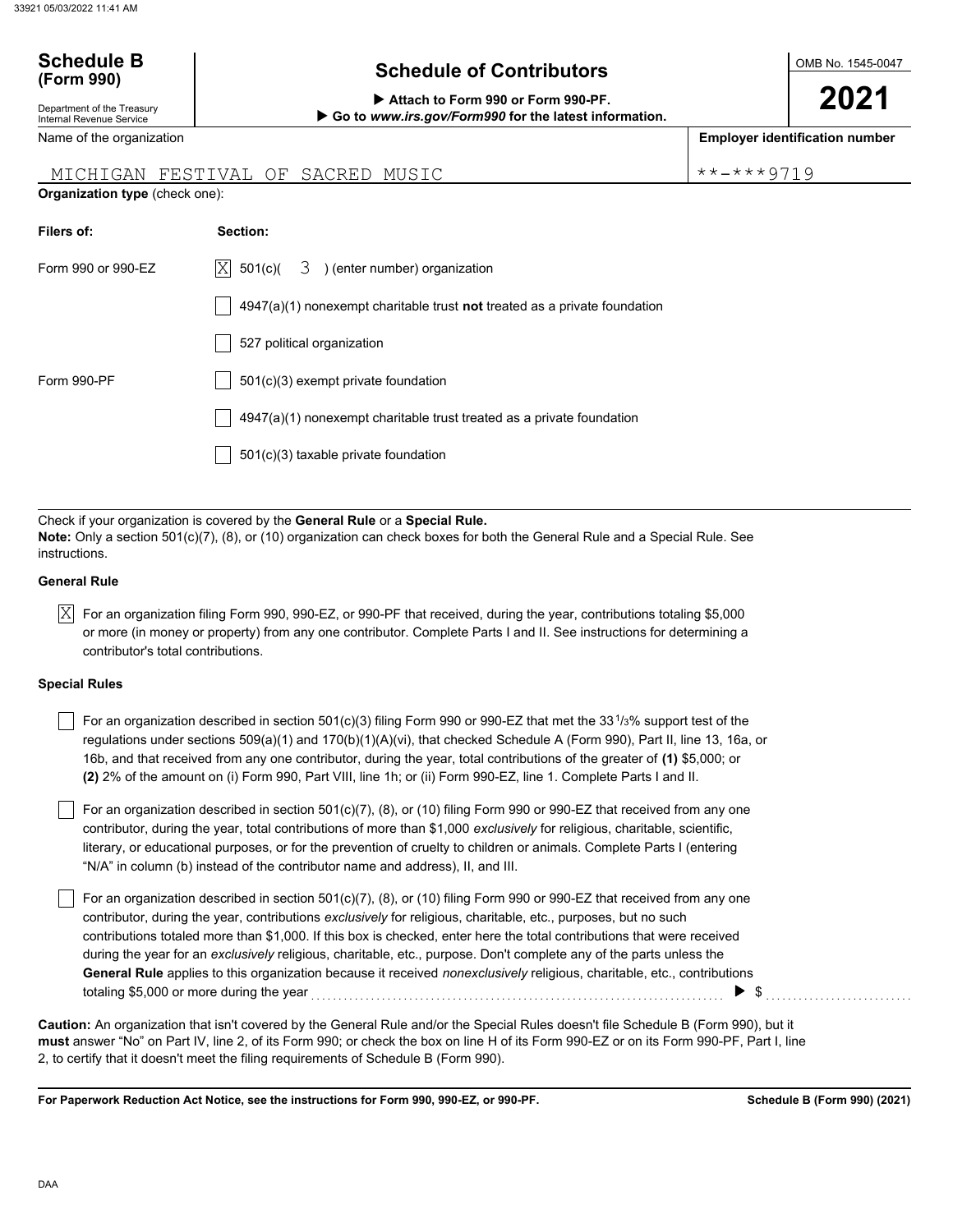|                      | Schedule B (Form 990) (2021)                                                                           |                                   | PAGE 1 OF<br>$\lceil$<br>Page 2                                                                           |
|----------------------|--------------------------------------------------------------------------------------------------------|-----------------------------------|-----------------------------------------------------------------------------------------------------------|
| Name of organization | MICHIGAN FESTIVAL OF SACRED MUSIC                                                                      |                                   | <b>Employer identification number</b><br>$******9719$                                                     |
| Part I               | Contributors (see instructions). Use duplicate copies of Part I if additional space is needed.         |                                   |                                                                                                           |
| (a)<br>No.           | (b)<br>Name, address, and ZIP + 4                                                                      | (c)<br><b>Total contributions</b> | (d)<br>Type of contribution                                                                               |
| $1$                  | ARTS MIDWEST<br>2908 HENNEPIN AVE, SUITE 200<br>MINNEAPOLIS<br>MN 55408-1954                           | 5,000<br>\$                       | Χ<br>Person<br>Payroll<br>Noncash<br>(Complete Part II for<br>noncash contributions.)                     |
| (a)<br>No.           | (b)<br>Name, address, and ZIP + 4                                                                      | (c)<br><b>Total contributions</b> | (d)<br>Type of contribution                                                                               |
| .2                   | DOROTHY U DALTON FOUNDATION<br>211 S. ROSE STREET<br><b>KALAMAZOO</b><br>MI 49007                      | 5,000<br>\$                       | Χ<br>Person<br>Payroll<br>Noncash<br>(Complete Part II for<br>noncash contributions.)                     |
| (a)<br>No.           | (b)<br>Name, address, and ZIP + 4                                                                      | (c)<br><b>Total contributions</b> | (d)<br>Type of contribution                                                                               |
| 3                    | HAROLD & GRACE UPJOHN FOUNDATION<br>300 S WESTNEDGE AVE<br>KALAMAZOO<br>MI 49007                       | 5,000<br>\$                       | Χ<br><b>Person</b><br>Payroll<br><b>Noncash</b><br>(Complete Part II for<br>noncash contributions.)       |
| (a)<br>No.           | (b)<br>Name, address, and ZIP + 4                                                                      | (c)<br><b>Total contributions</b> | (d)<br>Type of contribution                                                                               |
| $4\overline{ }$      | GILMORE FOUNDATION<br>136<br>E MICHIGAN AVE STE 900<br>KALAMAZOO<br>MI 49007                           | 30,000                            | $\overline{X}$<br>Person<br><b>Payroll</b><br>Noncash<br>(Complete Part II for<br>noncash contributions.) |
| (a)<br>No.           | (b)<br>Name, address, and ZIP + 4                                                                      | (c)<br><b>Total contributions</b> | (d)<br>Type of contribution                                                                               |
| .5                   | MICHIGAN<br>COUNCIL FOR ARTS<br>AND CULTURAL AFFAIRS<br>300 N WASHINGTON SQUARE<br>LANSING<br>MI 48913 | 12,500<br>$\mathsf{\$}$           | Χ<br>Person<br>Payroll<br>Noncash<br>(Complete Part II for<br>noncash contributions.)                     |
| (a)<br>No.           | (b)<br>Name, address, and ZIP + 4                                                                      | (c)<br><b>Total contributions</b> | (d)<br>Type of contribution                                                                               |
|                      |                                                                                                        | \$                                | Person<br>Payroll<br>Noncash<br>(Complete Part II for<br>noncash contributions.)                          |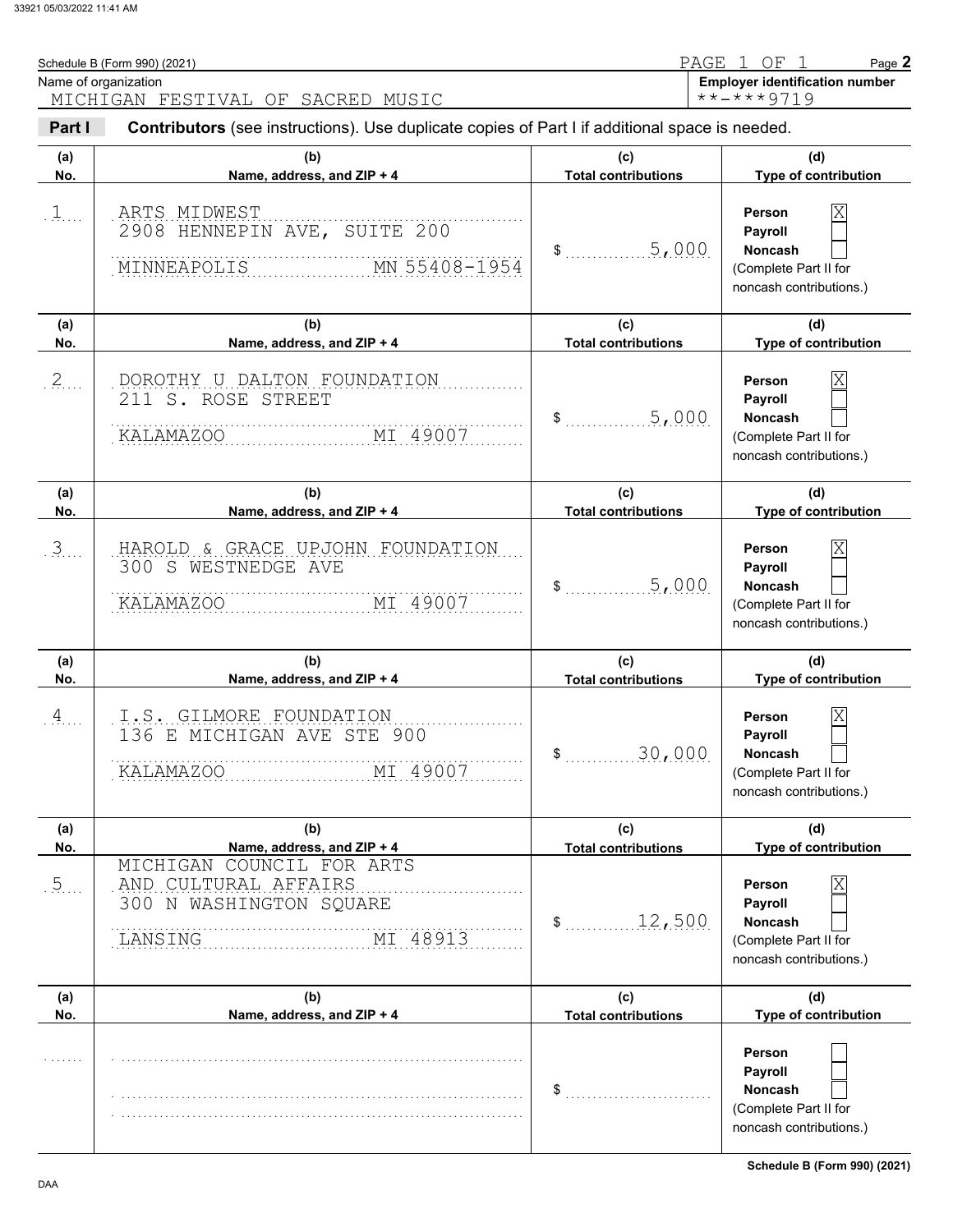| <b>SCHEDULE O</b>                                      | Supplemental Information to Form 990 or 990-EZ                                                                                         |         |                 |              | OMB No. 1545-0047<br>2021             |  |  |
|--------------------------------------------------------|----------------------------------------------------------------------------------------------------------------------------------------|---------|-----------------|--------------|---------------------------------------|--|--|
| (Form 990)                                             | Complete to provide information for responses to specific questions on<br>Form 990 or 990-EZ or to provide any additional information. |         |                 |              |                                       |  |  |
| Department of the Treasury<br>Internal Revenue Service | Attach to Form 990 or Form 990-EZ.<br>Go to www.irs.gov/Form990 for the latest information.                                            |         |                 |              |                                       |  |  |
| Name of the organization                               | MICHIGAN<br>FESTIVAL<br>OF<br>SACRED                                                                                                   |         | MUSIC           | $******9719$ | <b>Employer identification number</b> |  |  |
|                                                        | FORM 990-EZ, PART I, LINE 16 - OTHER EXPENSES                                                                                          |         |                 |              |                                       |  |  |
| DESCRIPTION                                            |                                                                                                                                        |         | <b>AMOUNT</b>   |              |                                       |  |  |
| <b>EXPENSES</b>                                        |                                                                                                                                        |         |                 |              |                                       |  |  |
|                                                        | MARKETING AND PROMOTION                                                                                                                | \$      | 4,865           |              |                                       |  |  |
| EQUIPMENT                                              |                                                                                                                                        | \$      | 155             |              |                                       |  |  |
| PO BOX RENTAL                                          |                                                                                                                                        | \$      | 204             |              |                                       |  |  |
|                                                        | RESOURCE MATERIALS                                                                                                                     | \$      | 48              |              |                                       |  |  |
| SUPPLIES                                               |                                                                                                                                        | \$      | 345             |              |                                       |  |  |
| TELEPHONE                                              |                                                                                                                                        | \$      | 994             |              |                                       |  |  |
| INSURANCE                                              |                                                                                                                                        | \$      | 1,134           |              |                                       |  |  |
|                                                        | BOARD MEETING EXPENSES                                                                                                                 | \$      | 54              |              |                                       |  |  |
|                                                        | ARTISTS EXPENSES                                                                                                                       | \$      | 1,819           |              |                                       |  |  |
|                                                        | DUES & SUBSCRIPTIONS                                                                                                                   | \$      | 264             |              |                                       |  |  |
|                                                        | FESTIVAL PRODUCTION                                                                                                                    | \$      | 6,354           |              |                                       |  |  |
| FINDRATSTNC                                            |                                                                                                                                        | $\zeta$ | 180             |              |                                       |  |  |
|                                                        | LICENSES & PERMITS                                                                                                                     | \$      | 594             |              |                                       |  |  |
|                                                        |                                                                                                                                        |         | TOTAL \$ 17,010 |              |                                       |  |  |
|                                                        |                                                                                                                                        |         |                 |              |                                       |  |  |
|                                                        |                                                                                                                                        |         |                 |              |                                       |  |  |
|                                                        |                                                                                                                                        |         |                 |              |                                       |  |  |
|                                                        |                                                                                                                                        |         |                 |              |                                       |  |  |
|                                                        |                                                                                                                                        |         |                 |              |                                       |  |  |
|                                                        |                                                                                                                                        |         |                 |              |                                       |  |  |
|                                                        |                                                                                                                                        |         |                 |              |                                       |  |  |
|                                                        |                                                                                                                                        |         |                 |              |                                       |  |  |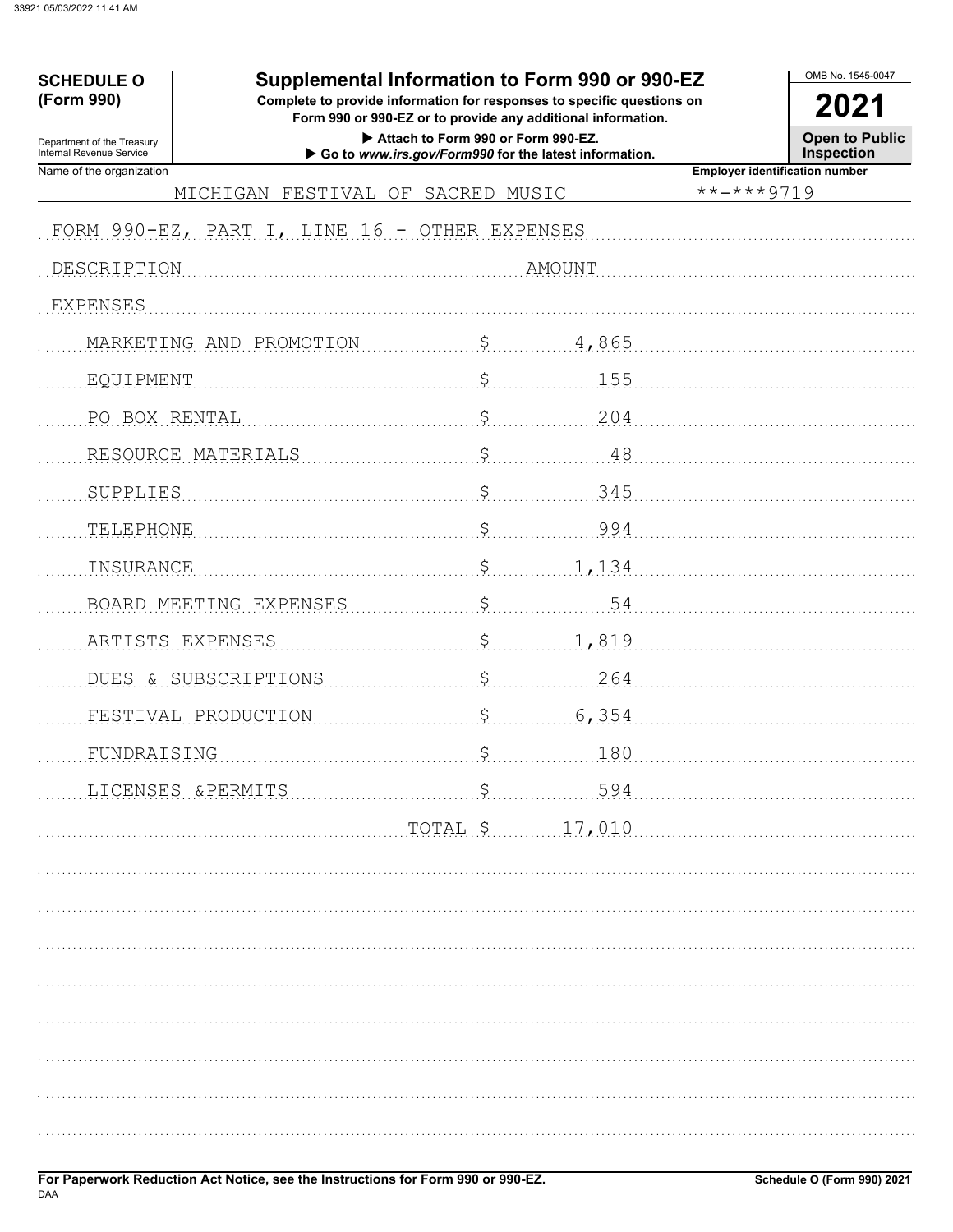33921 Michigan Festival of Sacred Music 5/3/2022 11:41 AM \*\*-\*\*\*9719FYE: 12/31/2021

# **Federal Statements**

## **Schedule A, Part III, Line 1(e)**

|                                                       | <b>Description</b> |                                                                          |              |    | Amount                  |    |        |
|-------------------------------------------------------|--------------------|--------------------------------------------------------------------------|--------------|----|-------------------------|----|--------|
| <b>OTHER</b>                                          |                    |                                                                          |              | \$ | 29,461                  |    |        |
| ARTS MIDWEST<br>CASH CONTRIBUTION                     |                    |                                                                          |              |    | 5,000                   |    |        |
| DOROTHY U DALTON FOUNDATION                           |                    |                                                                          |              |    |                         |    |        |
| CASH CONTRIBUTION<br>HAROLD & GRACE UPJOHN FOUNDATION |                    |                                                                          |              |    | 5,000                   |    |        |
| CASH CONTRIBUTION                                     |                    |                                                                          |              |    | 5,000                   |    |        |
| I.S. GILMORE FOUNDATION<br>CASH CONTRIBUTION          |                    |                                                                          |              |    | 30,000                  |    |        |
| MICHIGAN COUNCIL FOR ARTS                             |                    |                                                                          |              |    |                         |    |        |
| CASH CONTRIBUTION                                     |                    |                                                                          |              |    | 12,500                  |    |        |
| TOTAL                                                 |                    |                                                                          |              |    | 86,961                  |    |        |
|                                                       | <b>Description</b> | Schedule A, Part III, Line 2(e)                                          |              |    | Amount                  |    |        |
| PROGAM BOOK AD SALES<br>TICKET SALES<br>SPONSORSHIP   |                    |                                                                          |              | \$ | 1,100<br>2,497<br>9,099 |    |        |
| TOTAL                                                 |                    |                                                                          |              | \$ | 12,696                  |    |        |
|                                                       |                    | <b>Schedule A, Part III, Line 7a - Support from Disqualified Persons</b> |              |    |                         |    |        |
| Donor Name                                            | 2017               | 2018                                                                     | 2019         |    | 2020                    |    | 2021   |
| I.S. GILMORE FOUNDATION                               | \$<br>30,000       | 35,000<br>- \$                                                           | 35,000<br>\$ | S. | 30,000<br>10,000        | \$ | 30,000 |
| TOTAL                                                 | 30,000             | 35,000<br>S                                                              | 35,000<br>\$ | S  | 40,000                  | S  | 30,000 |